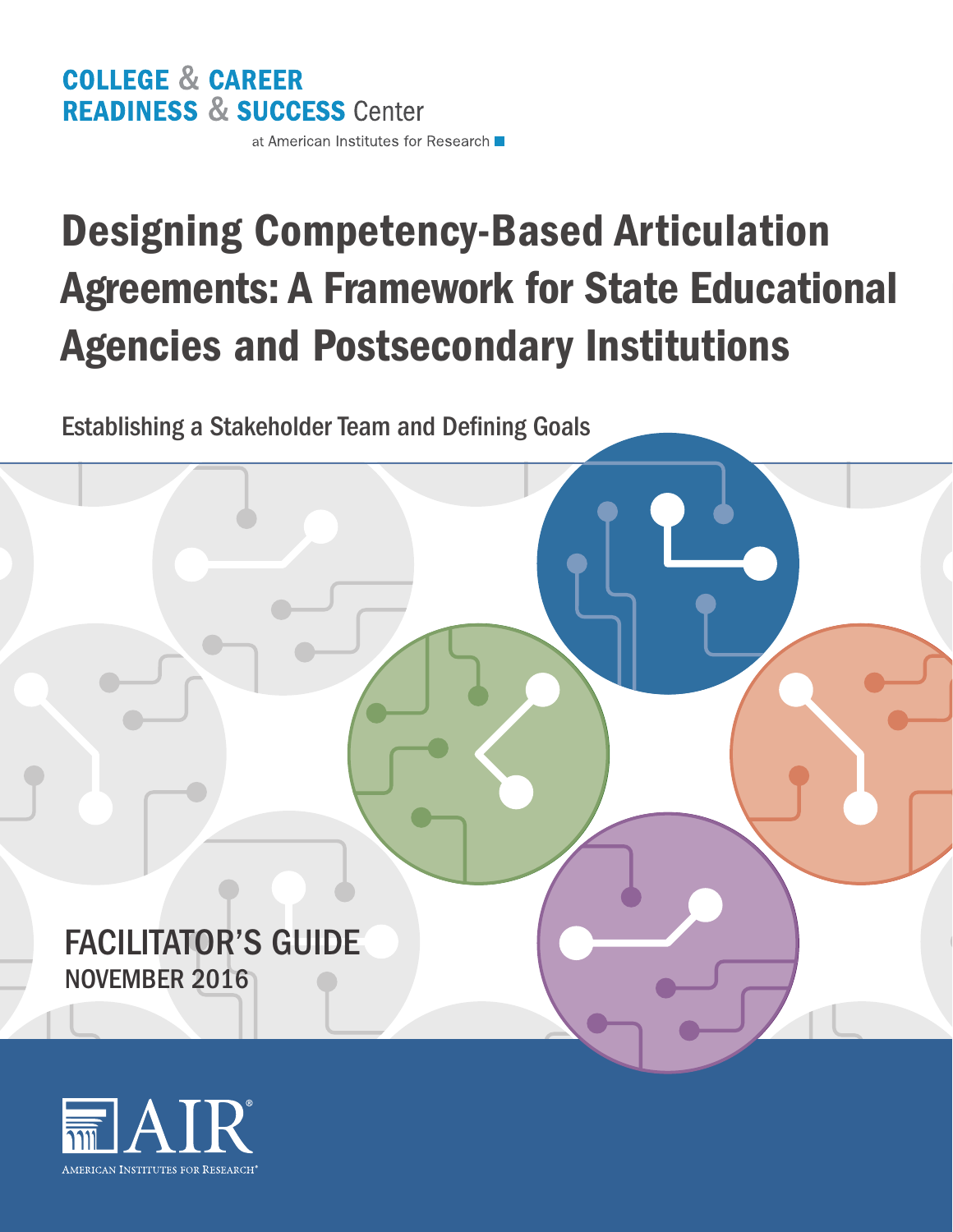### Introduction

The *Designing Competency-Based Articulation Agreements Facilitator's Guide* provides state educational agencies (SEAs) a step-by-step process for developing articulation agreements between secondary and postsecondary institutions that incorporate competency-based education (CBE). The articulation agreements will formalize the process of allowing students to participate in a competency-based educational program that stretches across the secondary and postsecondary levels of education, resulting in a degree or certificate aligned with state- or industry-identified needs. This guide will address how states will define the competencies that students need to learn and be able to demonstrate to become college and career ready. The guide provides a process for engaging stakeholders in developing competency-based articulation agreements.

### Establishing the Stakeholder Team and Defining Goals at a Glance

This section introduces the facilitator to the process of creating competency-based articulation agreements by emphasizing the importance of establishing a stakeholder team, building stakeholder knowledge of competency-based education and articulation agreements, establishing a shared vision, and assessing the readiness of the team to build an agreement.

Table 1 shows the objectives, activities, and handouts for establishing a stakeholder team.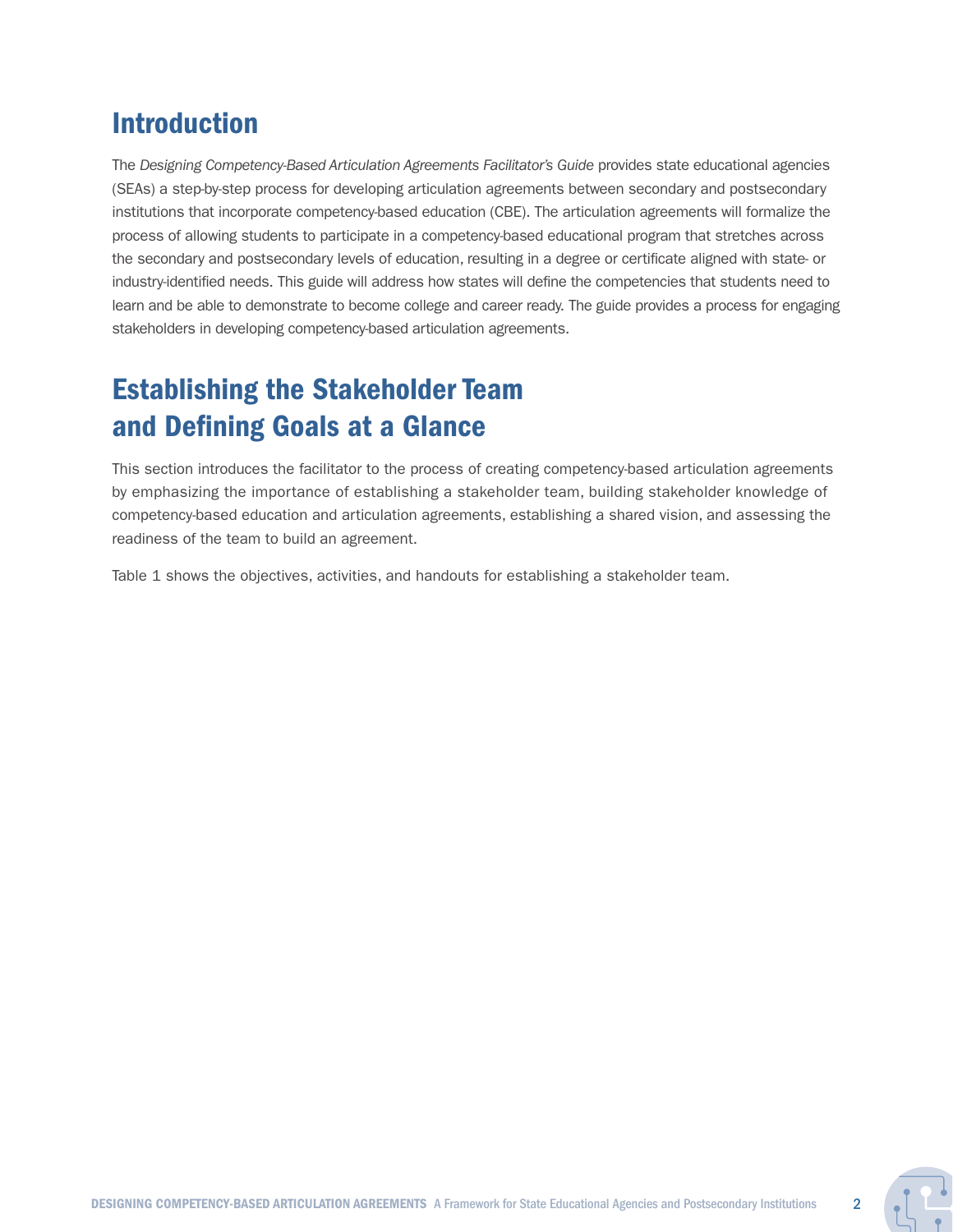Table 1. Establishing the Stakeholder Team Objectives, Activities, and Handouts

| <b>Objectives</b>                                                                            | <b>Planning and</b><br><b>REA</b><br><b>Preparation Tasks</b>                                                      | <b>Facilitation</b><br><b>Activities</b>                                                                                                                                                                                                                                                                                                                                                                                                                  | <b>Handouts</b>                                                                                                                                                                                                                                                                                                                                                                                                                                      |
|----------------------------------------------------------------------------------------------|--------------------------------------------------------------------------------------------------------------------|-----------------------------------------------------------------------------------------------------------------------------------------------------------------------------------------------------------------------------------------------------------------------------------------------------------------------------------------------------------------------------------------------------------------------------------------------------------|------------------------------------------------------------------------------------------------------------------------------------------------------------------------------------------------------------------------------------------------------------------------------------------------------------------------------------------------------------------------------------------------------------------------------------------------------|
| 1. Build knowledge of<br>competency-based<br>education and articulation<br>agreements.       | Develop facilitator<br>۰.<br>background knowledge<br>of CBE and articulation<br>agreements.                        | None                                                                                                                                                                                                                                                                                                                                                                                                                                                      | Slides 8-15<br>٠                                                                                                                                                                                                                                                                                                                                                                                                                                     |
| 2. Establish a team<br>representing K-12 and<br>higher education, business,<br>and industry. | <b>Identify stakeholders for</b><br>the competency-based<br>articulation agreement<br>planning process.            | None                                                                                                                                                                                                                                                                                                                                                                                                                                                      | - Handout 1A: Identifying<br>the Team                                                                                                                                                                                                                                                                                                                                                                                                                |
| 3. Clarify roles and<br>responsibilities of<br>stakeholders.                                 | • Recruit stakeholders<br>through outreach and<br>communication.<br>• Consider team roles<br>and responsibilities. | None                                                                                                                                                                                                                                                                                                                                                                                                                                                      | - Handout 1A: Identifying<br>the Team<br>$\blacksquare$ Slides 16-24                                                                                                                                                                                                                                                                                                                                                                                 |
| 4. Convene the competency-<br>based articulation<br>agreement stakeholder team.              | • Plan the meeting.                                                                                                | • Build team's background<br>knowledge of CBE and<br>articulation agreements.<br>• Confirm stakeholder<br>commitment to the project<br>and their roles.<br>Explore competency-based<br>articulation agreements<br>within the state policy<br>landscape.<br>■ Set a vision for<br>competency-based<br>articulation agreements.<br>Assess the readiness<br>to design and develop<br>competency-based<br>articulation agreements.<br>• Determine next steps. | - Handout 1A: Identifying<br>the Team<br>- Handout 1B: Key Terms<br>and Concepts<br>- Handout 1C: Detailed<br>Agenda for Stakeholder<br>Convening<br>Handout 1D:<br>Contextualizing<br>Competency-Based<br><b>Articulation Agreements</b><br>• Handout 1E: Setting a<br>Vision for Competency-<br><b>Based Articulation</b><br>Agreements<br>- Handout 1F: Competency-<br><b>Based Articulation</b><br><b>Readiness Assessment</b><br>■ Slides 25-38 |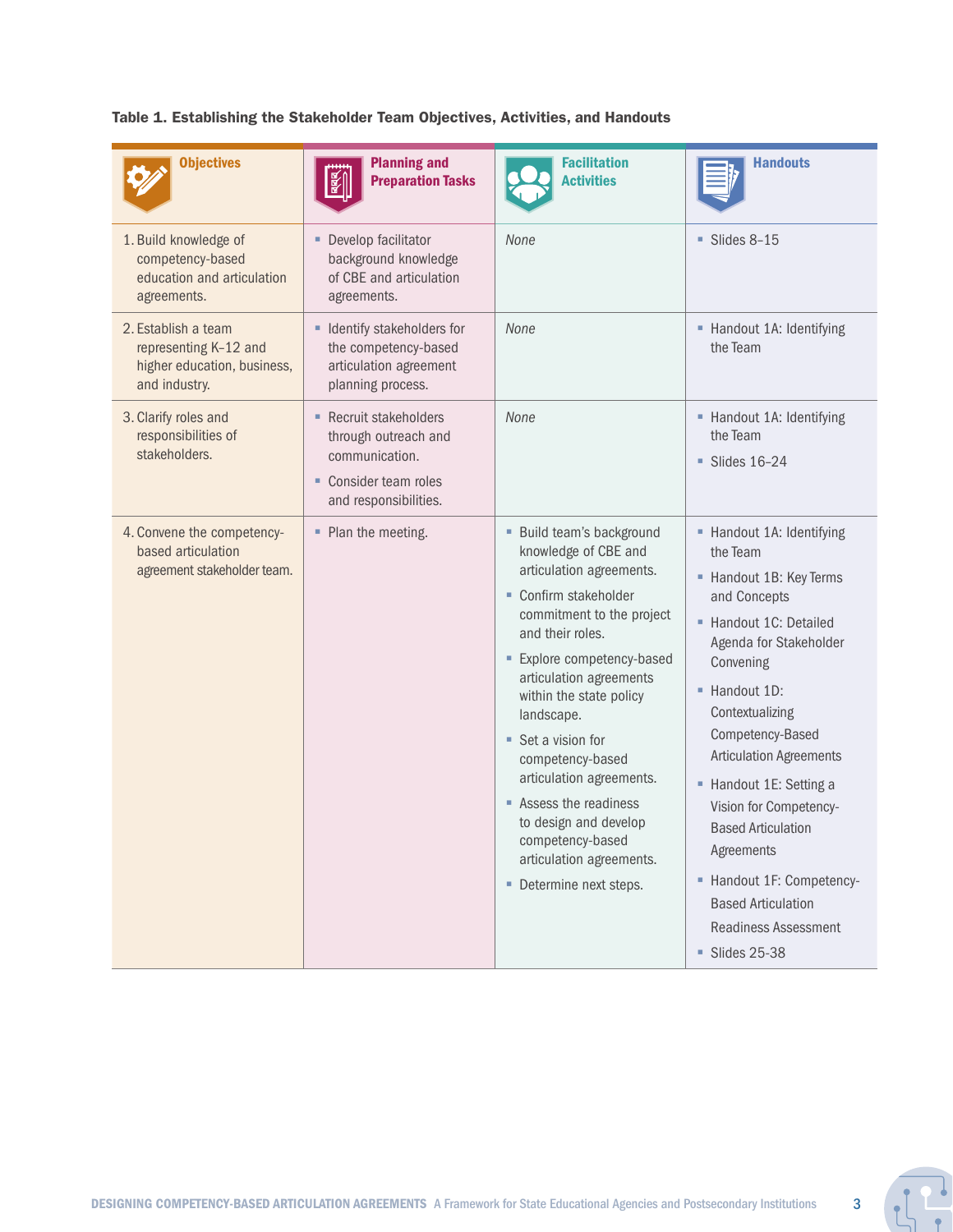#### OBJECTIVE OF THE GUIDE

Designing a competency-based articulation agreement will require a variety of stakeholders, including representatives of higher education, business and industry, state educational agency (SEA) staff, and subjectmatter experts. These stakeholders set the vision for the state and lead the design and development of the competency-based articulation agreement.

As shown in Table 1, there are four objectives for this guide:

- **Objective 1:** Build knowledge of CBE and articulation agreements.
- Objective 2: Establish a team representing K-12 and higher education, business, and industry.
- **Diective 3:** Clarify roles and responsibilities of stakeholders for designing competency-based articulation agreements.
- **Objective 4:** Convene the competency-based articulation agreement stakeholder team.

This guide is written for a facilitator at an SEA who will lead a team of stakeholders from secondary and postsecondary education, policymakers, business and industry, and individuals and community members involved in developing a competency-based articulation agreement. This guide includes the following components:

- Relevant background and contextual information
- Facilitation tips
- Slide presentations with notes
- Exercises, handouts, and supplemental resources

This facilitator will identify and form a team, establish roles and responsibilities, establish a shared vision for a competency-based articulation agreement, assess the state's readiness to conduct this work, and develop a plan for designing the competency-based articulation agreements. For those states already in the process of developing their own similar agreements, the materials provided in the guide can be tailored to that audience to enhance or refine processes.

The resources and tools found in the *Facilitator's Guide* do not promote any particular career cluster, articulation model, approach to competency-based education, or address teaching and learning strategies or curriculum resources.

#### BEFORE USING THE GUIDE

In preparation for using this guide and developing competency-based articulation agreements, a state needs to, at a minimum, have adopted flexible credit policies, such as seat-time waivers, to allow students the option of earning credit outside of traditional course schedules and participation. As many as 35 states as recently as 2015 have adopted this policy, allowing some or all districts in the state to apply for a waiver or implement their own flexible credit policies (Blumenthal & Rasmussen, 2015). School districts using this guide may need to identify resources aligned to a set of student competencies, such as standards; assessments, including performance assessments; evaluations; and related supports, such as student learning objectives or other concepts aligned with competency-based education.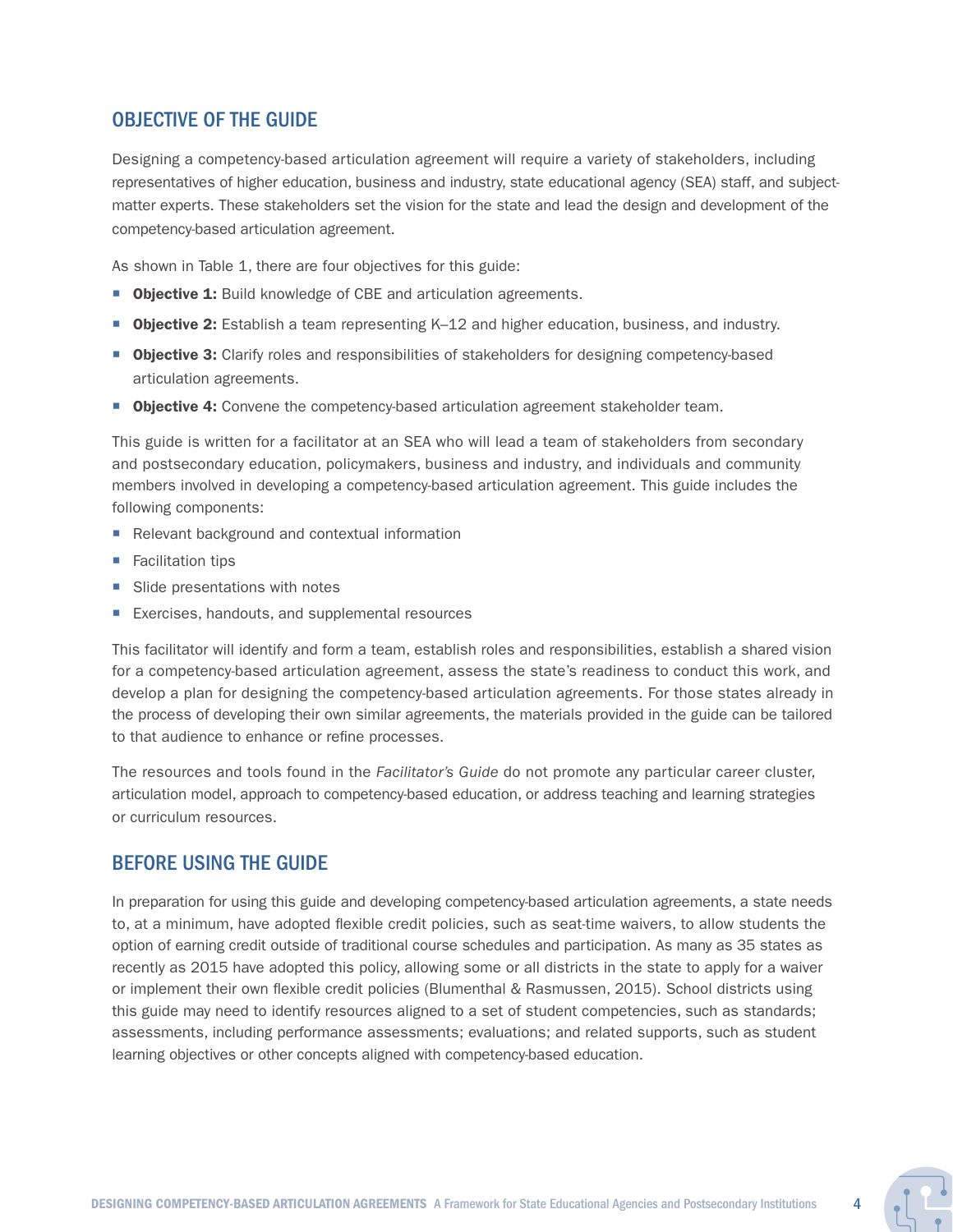For partnering higher education institutions, an interest in competency-based approaches and willingness to recognize and award credits for competency-based experiences and diplomas is necessary before designing and developing competency-based articulation agreements.

For states that are newer to the CBE concept, developing a common understanding of CBE and its core components (e.g., flexible credit policies, defining competencies, assessing competencies, and approaches to personalized education) is an important first step. States can use many resources and tools to pursue this work, including briefs and reports from the College and Career Readiness and Success Center, iNACOL, the Council of Chief State School Officers, Jobs for the Future, Achieve, and others.

### Planning and Preparation Activities

#### DEVELOP FACILITATOR BACKGROUND KNOWLEDGE  $\mathbb{E}$ OF CBE AND ARTICULATION AGREEMENTS

Before states can lead a group of stakeholders to design a competency-based articulation agreement, they must first develop an understanding of competency-based education and articulation agreements. This section of the guide provides a facilitator with some general background knowledge on competency-based education and articulation agreements that will help inform the facilitator in leading this work.

States and districts are redefining what students need to know and be able to do to be considered college and career ready. These definitions are reflected in more rigorous college- and career-ready standards, such as newly adopted individual state standards, the Next Generation Science Standards, and the Common Core State Standards. New definitions of student learning have led to additional challenges for states and school districts in recognizing the multiple ways that students can acquire and demonstrate mastery.

One emerging approach to promoting college and career readiness and success is competency-based education (CBE). This approach to personalized education allows students to pursue learning with flexibility from a traditional class structure and to demonstrate mastery of individualized learning objectives at their own pace. "Competency-based education" goes by many names, including "proficiency-based," "masterybased," and "performance-based" (Patrick, Kennedy, & Powell, 2013). This guide will refer to these sets of concepts as CBE. In practice, these concepts "[refer] to educational approaches that prioritize the mastery of learning objectives regardless of how long it takes" (Le, Wolfe, & Sternberg, 2014). These learning objectives are the competencies that students are expected to master. In this specific application, the guide is directed toward students at all levels of achievement rather than a specific subset of students.

Although CBE goes by many names, it also looks different in its application across states and even across districts within the same state. At its core, however, is a set of shared characteristics. In nearly all applications, CBE includes:

- **Demonstration of mastery of learning**
- Advancement upon mastery of learning instead of seat time
- Personalized instructional approaches (Le et al., 2014).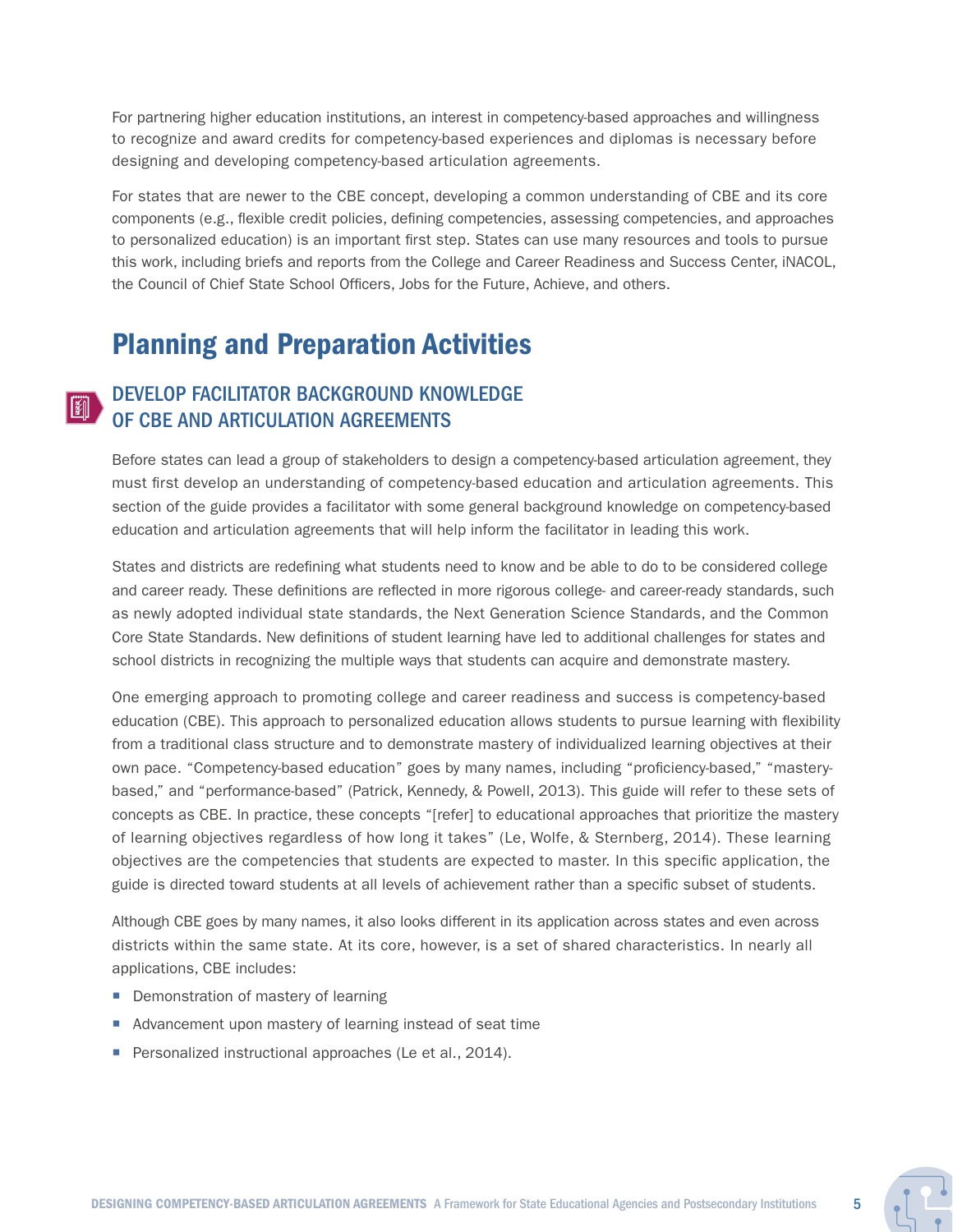States, districts, and national organizations are adopting definitions of CBE that also include other features, such as:

- **Fi** Flexible and authentic assessments, such as performance tasks or portfolio assessments, that simulate the type of experiences that students would likely encounter in college and careers in settings that might include presentations, projects incorporating multiple disciplines, demonstration of technical skills, and others
- **Example 1** Learning that occurs outside of the traditional classroom or school day, such as online or blended learning, apprenticeships, service learning, work-based learning, or afterschool programs
- Granting course grades and/or credit equivalencies based on demonstration of mastery in lieu of course participation, such as assessment of prior learning or testing out of a subject
- Acknowledgment of mastery in alternative formats, such as through credentials or badges in lieu of course credits or grades
- Concurrent or dual enrollment in postsecondary education (adapted from Sturgis, Patrick, & Pittenger, 2011).

There are, of course, many ways to promote college and career readiness and success. Another approach that states and districts are adopting are articulation agreements to establish a path for students to advance through levels of education. Articulation agreements are formalized agreements between institutions of education that outline a sequence of courses and agreed-upon metrics that learning has occurred and that students are qualified to transition between institutions. These agreements can align high school graduation requirements with college entrance requirements, thereby removing barriers to college admission (College and Career Readiness and Success Center, 2013; Miller & Imel, 1987).

Current secondary to postsecondary articulation agreements are based on a set of courses with credit measured in traditional Carnegie Units. Carnegie Units include seat-time requirements and are "defined as 120 hours of contact time with an instructor, which translates into one hour of instruction on a particular subject per day, five days per week, for twenty-four weeks annually" (Silva, White, & Toch, 2015). The Carnegie Unit assumes that a set amount of time studying a subject can be used to recognize that student learning has occurred. This has been the approach to granting course credit among secondary and postsecondary institutions for the past century. In this approach, students must spend a predetermined amount of time in a classroom to earn credit. A career pathway and, by extension, an articulation agreement, that is built on the foundation of the Carnegie Unit is limited in its approach to recognizing student learning and the pace at which students may demonstrate mastery of academic, technical, and employability skills.

A competency-based approach to articulation agreements can enable students to progress in a more flexible, individualized, and even accelerated fashion along their career pathway by removing time requirements. This competency-based approach would allow students to progress based on their demonstrated mastery of competency. The CBE model offers students the opportunity when they are prepared to advance. This can result in students being able to move more at their own pace for their chosen course of study.

States that have invested significant time and resources in developing CBE may find an opportunity to help students progress through secondary and postsecondary education that recognizes and incorporates individual competencies. One way to do this, the subject of this guide, is to define and incorporate competencies into articulation agreements as possible steps in a strategy for promoting a more flexible and efficient approach to college and career readiness and success. This is the meaning of a competency-based articulation agreement. Table 2 offers examples of different types of competency-based articulation agreements.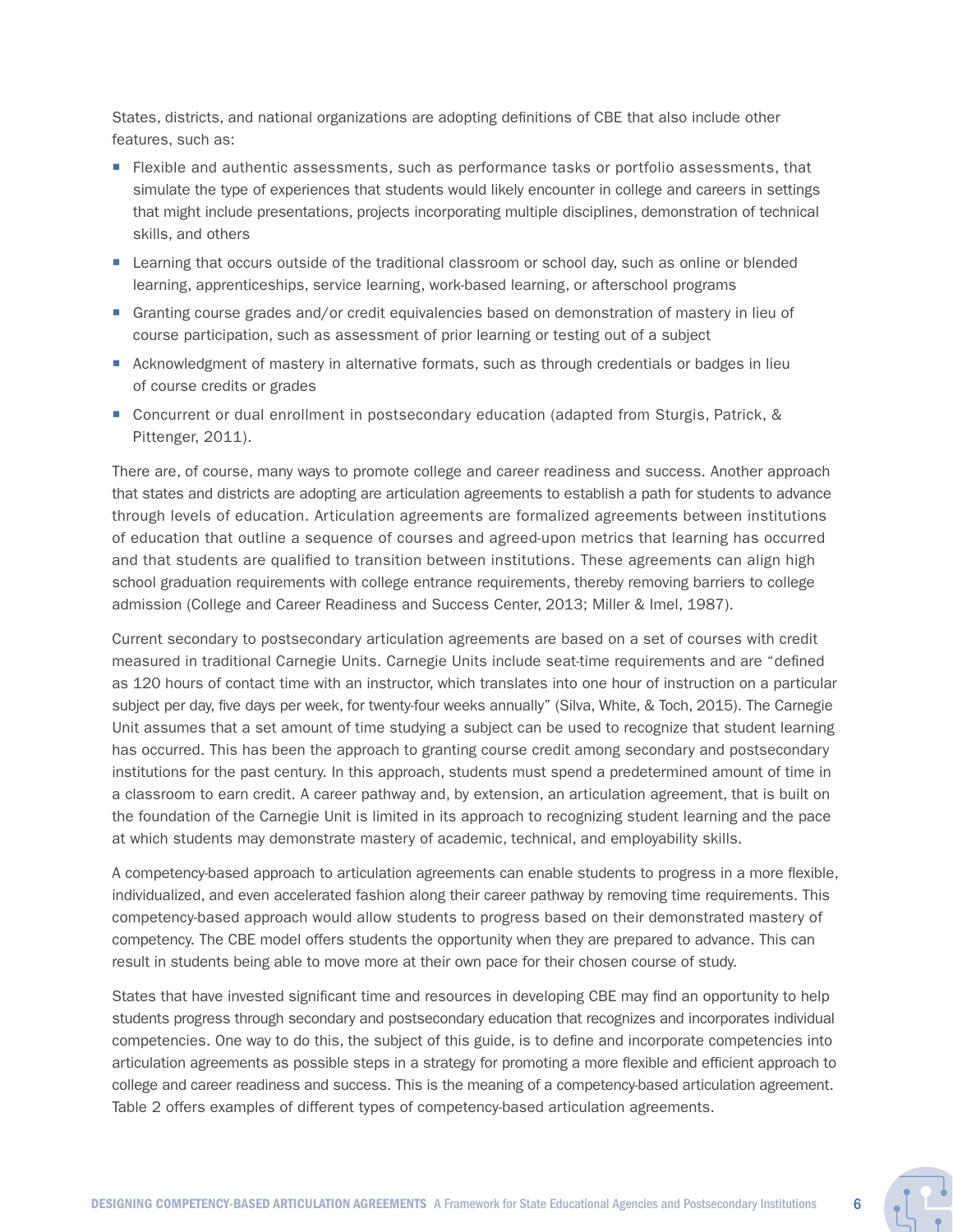#### Table 2. Approaches to Competency-Based Articulation Agreements

|                                       | <b>Traditional Articulation</b><br><b>Agreements</b>                                                                                                                                                                                                    | <b>Hybrid-Flex Approaches</b>                                                                                                                                                                                                                                                                                                                                                                                       | <b>Competency-Based</b><br><b>Education Approaches</b>                                                                                                                                                                                                                                         |                                                                                                                                                                                                                                  |  |  |
|---------------------------------------|---------------------------------------------------------------------------------------------------------------------------------------------------------------------------------------------------------------------------------------------------------|---------------------------------------------------------------------------------------------------------------------------------------------------------------------------------------------------------------------------------------------------------------------------------------------------------------------------------------------------------------------------------------------------------------------|------------------------------------------------------------------------------------------------------------------------------------------------------------------------------------------------------------------------------------------------------------------------------------------------|----------------------------------------------------------------------------------------------------------------------------------------------------------------------------------------------------------------------------------|--|--|
| $P-20$<br><b>Alignment</b>            | Students participate<br>in a nonduplicative<br>sequence of courses<br>between secondary and<br>postsecondary levels.                                                                                                                                    | Students participate in a nonduplicative sequence<br>of courses with one or more of these courses<br>able to be satisfied by students demonstrating<br>competencies. The demonstration of competencies<br>is considered the equivalent of a traditional course<br>credit in the sequence.                                                                                                                           | Students demonstrate<br>mastery within a<br>nonduplicative sequence<br>of defined competences,<br>earning the equivalent<br>of course credit for each<br>competency they meet.                                                                                                                 |                                                                                                                                                                                                                                  |  |  |
| <b>Instructional</b><br>Model(s)      | Traditional, classroom-<br>based experiences<br>(e.g., all students learn<br>at the same pace, test<br>at the same time, etc.).<br>Instruction ends at the<br>end of the traditional<br>academic calendar<br>(e.g., at the end of a<br>grading period). | A few selected and preapproved workplace, applied<br>learning, online or blended-learning courses, and<br>other personalized educational experiences may<br>be taken in lieu of a traditional, classroom-based<br>course. Students must still demonstrate mastery on<br>an approved competency-based assessment before<br>earning credit. May take place within or outside of<br>the traditional academic calendar. | Students learn at their<br>own pace through<br>a range of options<br>(e.g., traditional courses,<br>work-based learning,<br>applied learning, and<br>online or blended<br>learning environment)<br>as they strive to gain<br>competencies. Students<br>can demonstrate mastery<br>at any time. |                                                                                                                                                                                                                                  |  |  |
| <b>Evidence of</b><br><b>Learning</b> | Student performance on<br>coursework and/or end-<br>of-course assessments<br>result in grades and/<br>or credits for specified<br>courses.                                                                                                              | <b>Multiple options for earning credit</b><br>Credit awarded in the<br>Students test out of<br>form of grades and/or<br>a course and earn<br>credits for completion of<br>credit by demonstrating<br>traditional or specified<br>competency through<br>demonstrating<br>courses.<br>proficiency on an<br><b>OR</b><br>approved test or other<br>type of assessment in<br>lieu of taking the course.                 |                                                                                                                                                                                                                                                                                                | Students are assessed<br>through a variety<br>of preapproved<br>assessments that might<br>include traditional tests<br>as well as performance<br>tasks, portfolios,<br>observations, and/<br>or earning badges/<br>certificates. |  |  |
| <b>Transitions</b>                    | Postsecondary<br>institution(s) approve<br>of courses and accept<br>grades/credits for these<br>courses, leading toward<br>a degree or certificate.                                                                                                     | Postsecondary institution(s) approve of courses<br>and a set of assessments that can be used in lieu<br>of courses to recognize competencies equivalent to<br>these courses. Both approved courses and approved<br>assessments that serve as credit equivalents lead<br>toward a degree or certificate.                                                                                                             | Postsecondary<br>institution(s) approve<br>of the assessments for<br>required competencies<br>that serve as credit<br>equivalents, leading<br>toward a degree<br>or certificate.                                                                                                               |                                                                                                                                                                                                                                  |  |  |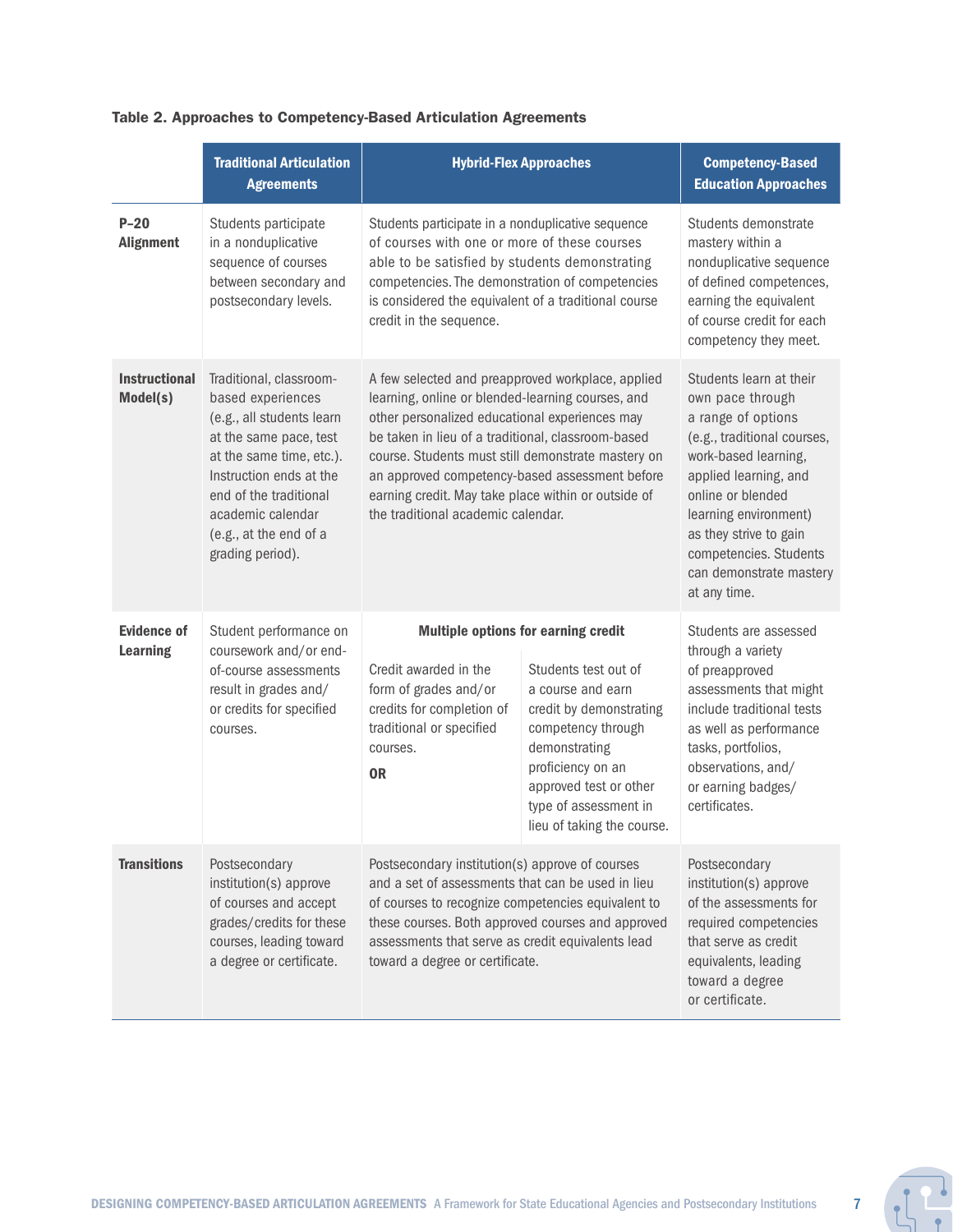The process that states could follow to design any of these types of articulation agreements is outlined in Exhibit 1. This guide will provide step-by-step instructions for the first phase in this process, which is establishing a stakeholder team and defining goals.

| <b>Establishing a Stakeholder</b>                                                                                                                                                                                                                                                                                                                                         | <b>Planning and</b>                                                                                                                                                                                                                                            | <b>Mapping Policies</b>                                                                                                                                                                    | <b>Implementation and</b>                                                                                                                                                               |
|---------------------------------------------------------------------------------------------------------------------------------------------------------------------------------------------------------------------------------------------------------------------------------------------------------------------------------------------------------------------------|----------------------------------------------------------------------------------------------------------------------------------------------------------------------------------------------------------------------------------------------------------------|--------------------------------------------------------------------------------------------------------------------------------------------------------------------------------------------|-----------------------------------------------------------------------------------------------------------------------------------------------------------------------------------------|
| <b>Team and Defining Goals</b>                                                                                                                                                                                                                                                                                                                                            | <b>Preparing</b>                                                                                                                                                                                                                                               | and Programs                                                                                                                                                                               | <b>Continuous Improvement</b>                                                                                                                                                           |
| ■ Establish the team.<br>■ Build background<br>knowledge.<br>• Define key terms and<br>concepts.<br>• Clarify roles and<br>responsibilities.<br>Explore competency-based<br>articulation agreements<br>within the state policy<br>landscape.<br>■ Establish a shared vision<br>of competency-based<br>articulation agreements.<br>• Complete the readiness<br>assessment. | Identify and engage key<br>×<br>partners and business and<br>industry leaders.<br>Establish team goals,<br>×<br>norms, and objectives.<br>Interpret and analyze<br>×<br>degree of implementation<br>of CBE across secondary<br>and postsecondary<br>education. | Map out coursework.<br>m,<br>Identify individual<br>ш<br>competencies.<br>Integrate employability skills.<br>×<br>Review assessment<br>×<br>policies (and student<br>learning objectives). | • Design and develop the<br>articulation agreement.<br>Identify necessary<br>m.<br>policies, resources, and<br>professional development<br>needs.<br>Identify and assign<br>next steps. |

#### Exhibit 1. Overview of the Process for Designing a Competency-Based Articulation Agreement

States may enter this process at any point, depending on where they are at implementing competencybased articulation agreements.

#### IDENTIFY STAKEHOLDERS FOR THE COMPETENCY-BASED  $\mathbb{E}$ ARTICULATION AGREEMENT PLANNING PROCESS

The next step in developing competency-based articulation agreements is identifying and convening a stakeholder team that represents a variety of perspectives, experiences, and expertise. The facilitator identifies potential team members whose perspectives are crucial to setting a vision for the state. This team could include individuals or representatives from influential organizations (e.g., the Governor's Office, community college representatives, etc.). The facilitator's goal is to form a team that has diverse representation and an understanding of the issues creating the need for alignment between competencybased education and articulation across levels of education. The members of the team should have the authority to make decisions and commit their respective organizations to completing the work and an understanding of related policies that might complement or compete with the work.

The agreements developed through this process will have broad implications for many organizations, including K–12 education and career and technical education (CTE), two- and four-year colleges and universities, workforce and economic development, and businesses and industries. The initial stakeholder team gathering will bring together voices from these groups to set a vision for the end product, the competency-based articulation agreement, and to assess the readiness of the state to get to work. Table 3 illustrates six categories of stakeholder groups at the state level that can play a vital role in designing and developing effective competency-based articulation agreements that should be represented within the team. These stakeholder groups will likely vary based on the specific state context.

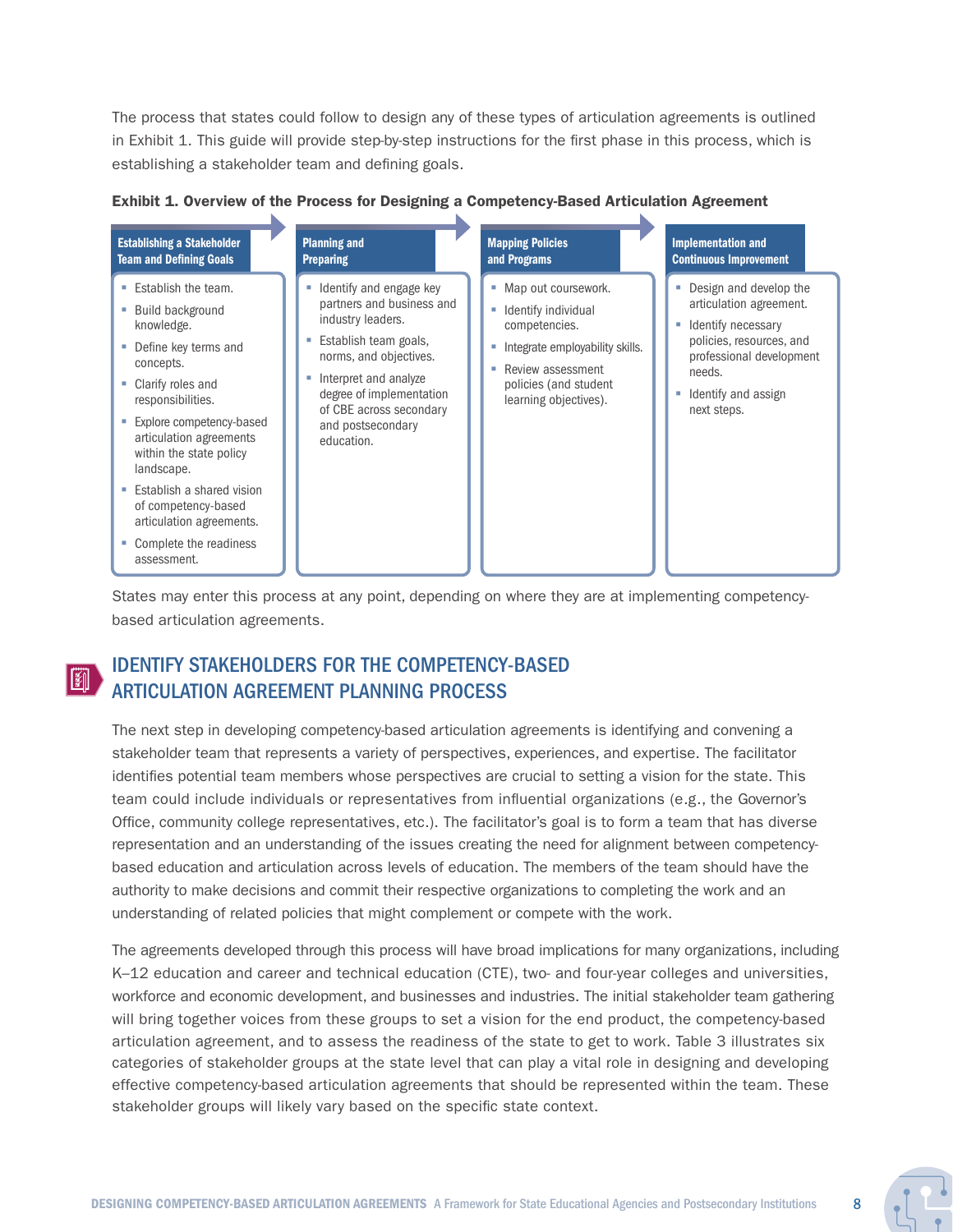#### Table 3. Stakeholder Categories and Example Groups

| <b>Stakeholder Group</b>       | <b>Example Representatives</b>                                                                                                                                |
|--------------------------------|---------------------------------------------------------------------------------------------------------------------------------------------------------------|
| K-12 Education                 | State board of education                                                                                                                                      |
|                                | ■ SEA                                                                                                                                                         |
|                                | ■ School administration                                                                                                                                       |
|                                | ■ Teacher-leaders                                                                                                                                             |
|                                | <b>Educator professional organizations</b>                                                                                                                    |
| Postsecondary Education        | State-level coordinating board, agency, or commission                                                                                                         |
|                                | • Representation from public and private four-year institutions                                                                                               |
|                                | • Representation from community or technical colleges                                                                                                         |
| Career and Technical Education | State CTE policy governing bodies                                                                                                                             |
|                                | • CTE teacher professional organizations (Association for Career and Technical<br>Education, Association of Career and College Readiness Organizations, etc.) |
|                                | - Representation from apprenticeship state board                                                                                                              |
| Business/Industry/Workforce    | State agencies representing commerce, economic, and workforce development<br>and labor                                                                        |
|                                | State workforce investment board representative                                                                                                               |
|                                | ■ Statewide chamber of commerce and trade associations                                                                                                        |
|                                | • Representation from a range of businesses and industries                                                                                                    |
| Policymakers/Legislators       | • Governor/legislative representative                                                                                                                         |
|                                | • State government officials                                                                                                                                  |
|                                | State legislature officials                                                                                                                                   |
| Individual/Community Members   | ■ Students                                                                                                                                                    |
|                                | • Parents                                                                                                                                                     |
|                                | • Advocacy organizations                                                                                                                                      |

Using Handout 1A: Identifying the Team, the facilitator can identify representatives from appropriate agencies, organizations, and perspectives to determine who they would like to include in the stakeholder team. Part 1 of the handout can be used to generate a list of potential committee members from among the groups listed in Table 3 above.

- Facilitator tip: Review the list of potential stakeholders who have been identified. In collaboration with the stakeholders, in particular those who have a decision-making role within their organization, add or remove individuals from the list.
- Facilitator tip: In collaboration with key decision makers, consider reaching out to influential individuals and/or organizations within the state whose participation and/or approval will be necessary for conducting the work of meeting, organization, designing, and developing the competency-based articulation agreements. This outreach may include an in-person meeting, a phone call, or simply a courtesy message.

Diverse representation on the team includes both organizational affiliation or perspective of members and their personal attributes and characteristics. Team members should include a mix of different roles within their organizations. After completing Part 1 of Handout 1A: Identifying the Team, the facilitator should review the individuals identified to ensure that a diverse and representative team is being assembled. As part of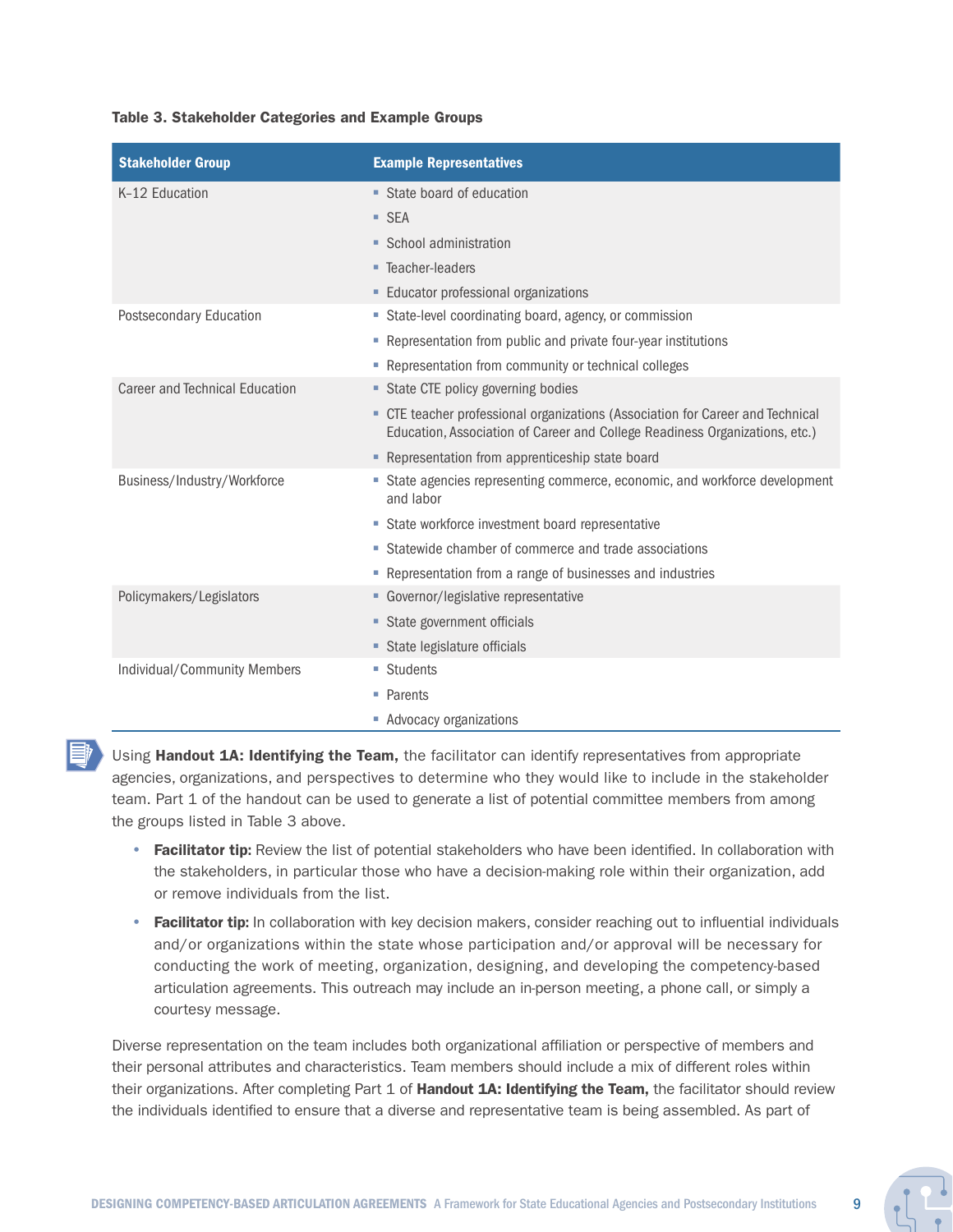that team, individuals with decision-making authority as well as those who will be assigned to follow up on the plans and discussions that take place will need to be represented.

Consider the following personal characteristics of individuals who will be a part of the team:

- **Stakeholders who have demonstrated experience in their field and can commit the time necessary** to fulfill their responsibilities to the team as well as community or political representatives best positioned to advocate for the competency-based education system within and across the organization they represent.
- The level of collaboration necessary for this project to succeed. (For example, the state agency responsible for granting seat-time waivers to individual districts may be housed within an office of secondary education that may or may not also include members of the office of CTE.)

 $\mathbb{F}$ 

#### RECRUIT STAKEHOLDERS THROUGH OUTREACH AND COMMUNICATION

After developing a comprehensive list of stakeholders, the facilitator will recruit these individuals to participate in the project. The facilitator should be prepared to communicate key information to stakeholders, such as:

- **Rationale for why the state is looking to develop competency-based articulation agreements**
- **Description of the expected outcomes of this work and how it will affect the key stakeholders**
- I dentification of any incentives or supports the stakeholders will receive based on their participation
- An overall timeline or deliverable schedule and/or key dates that stakeholders will be expected to meet

#### CONSIDER TEAM MEMBER ROLES AND RESPONSIBILITIES

To design competency-based articulation agreements, the facilitator will need to secure a number of resources, both human and financial, to support the stakeholder team. After identifying which agencies and organizations will participate, think about what roles stakeholders will play and when in the development process they will be engaged. Some stakeholders may play a critical role at the beginning of the initiative, such as the initial vision setting and readiness assessment, while other stakeholders may play a critical role during the implementation and continuous improvement phases. Exhibit 2 and Table 4 identify key roles that stakeholders need to play for the initiative to be successful. Please refer back to Exhibit 1 for additional information on the work that will be done to design the competency-based articulation agreement.

#### Exhibit 2. Key Stakeholder Roles

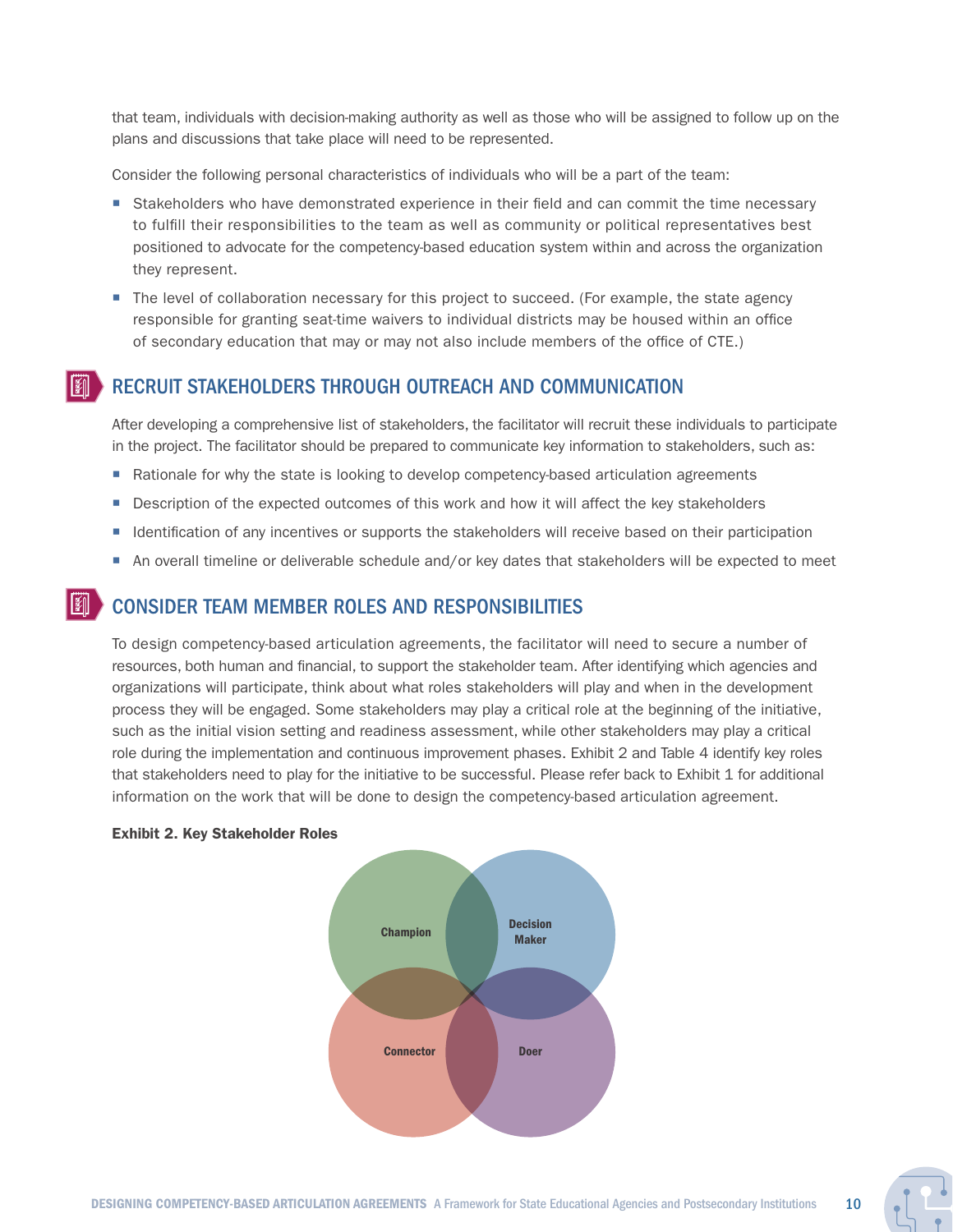#### Table 4. Key Roles for Stakeholders

| <b>Role</b>           | <b>Responsibilities</b>                                                                                                                                                                                                                                                                                                                                                                                                  | <b>Considerations</b>                                                                                                                                                                                                                                                                                                                                                                                                                                                                 |
|-----------------------|--------------------------------------------------------------------------------------------------------------------------------------------------------------------------------------------------------------------------------------------------------------------------------------------------------------------------------------------------------------------------------------------------------------------------|---------------------------------------------------------------------------------------------------------------------------------------------------------------------------------------------------------------------------------------------------------------------------------------------------------------------------------------------------------------------------------------------------------------------------------------------------------------------------------------|
| <b>Champion</b>       | Advocate for a statewide competency-based<br>system and/or articulation agreement covering<br>a statewide system of higher education.<br>- Leverage position or relationships to build buy-in<br>for the initiative.<br>• Share information with other stakeholders<br>outside of the team.<br>- Represent the interests of the team at all levels,<br>such as teachers, program administrators, and<br>policy advisors. | At some level, everyone involved in this work should<br>be a champion within their own organization or<br>among their own stakeholder group. The team will<br>need certain key individuals, however, who have<br>authority, visibility, and/or influence to secure the<br>resources and move political will to complete the<br>work. Not all champions will necessarily participate<br>throughout the entire process and may designate<br>representatives or staff from their office. |
| <b>Connector</b>      | • Make connections between people, initiatives,<br>and organizations.<br>• Identify and leverage resources.<br>• Share information with other stakeholders.                                                                                                                                                                                                                                                              | A few key people outside of the team need to be<br>aware of the context in which the work is happening<br>as both competency-based education and articulation<br>agreements cut across levels and systems.<br>Knowing about related policies and initiatives will<br>greatly enhance the ability of the team to design<br>and develop agreements that can work.                                                                                                                       |
| <b>Decision Maker</b> | Review materials, make critical decisions, and<br>approve decisions.<br>• Contribute to the work as a consultant and/<br>or expert.<br>Advise others on approach and next steps.<br>• Provide initial considerations or insights for<br>the work.                                                                                                                                                                        | Decision makers are experts that are able to set<br>the vision and direction of the work. At least one<br>decision maker from each stakeholder category<br>should be a part of the team.                                                                                                                                                                                                                                                                                              |
| <b>Doer</b>           | • Lead and complete major pieces of the<br>support work.<br>• Gather and present critical information.<br>■ Keep activities and projects moving forward.                                                                                                                                                                                                                                                                 | Several members of the team, perhaps one from<br>each stakeholder group, need to actually write<br>drafts, gather information about policies and<br>initiatives, and generally drive the support work<br>throughout the course of the initiative. They may<br>also bring additional resources to the team in the<br>form of staff or programs.                                                                                                                                        |

After identifying the roles and responsibilities for each stakeholder, consider what phase(s) of the design and development of the competency-based articulation agreement each particular stakeholder might be most helpful. The following phases can occur concurrently:

- **Process and Logistics:** Managing the work during the course of the initiative and gathering key information for specific activities. Example responsibilities include:
	- Coordinating across state agencies
	- Establishing a vision and setting objectives for the work
	- Developing a budget and securing resources
	- Facilitating meetings
	- Gathering, analyzing, summarizing, and reporting information to stakeholders
	- Communicating with stakeholders throughout the process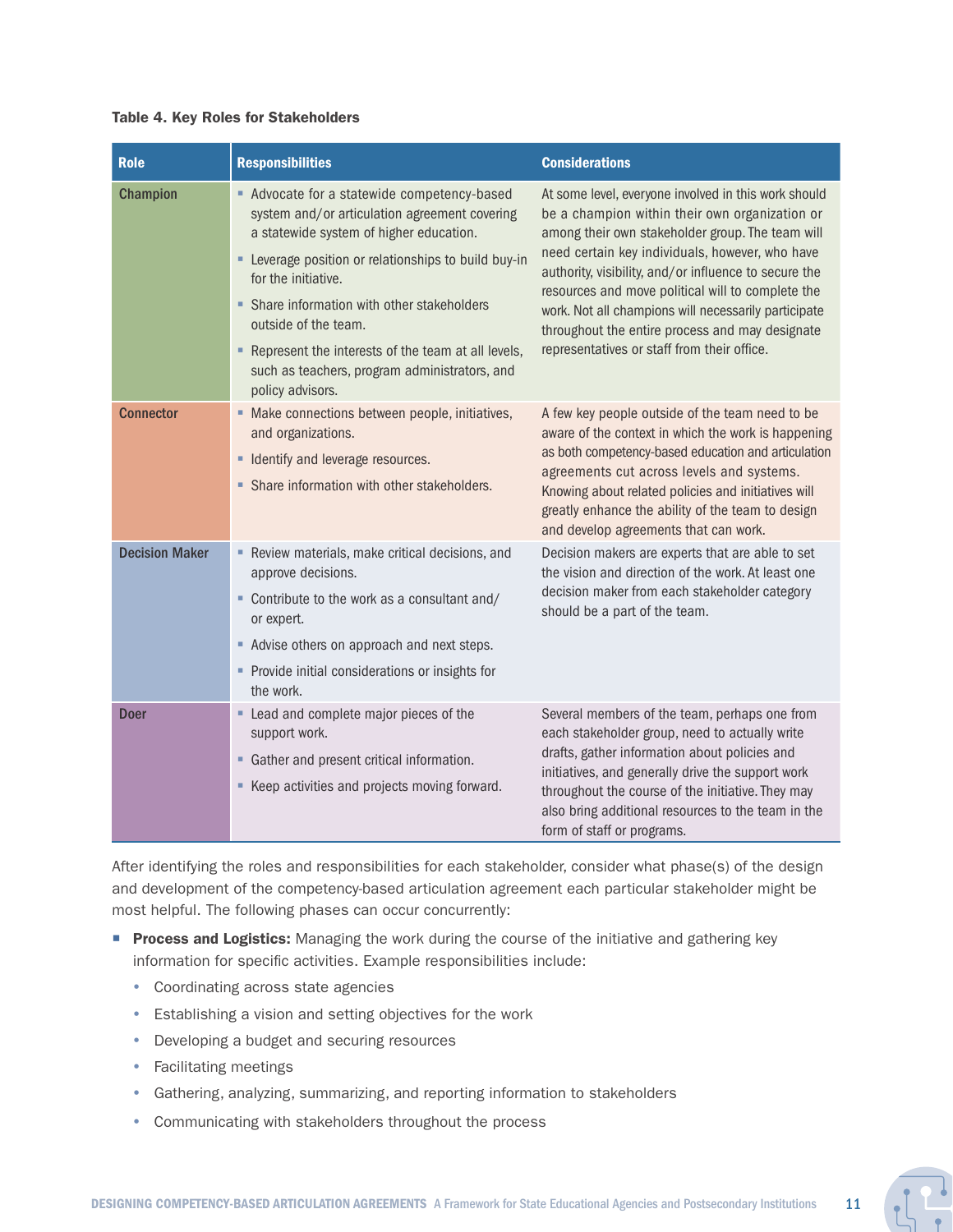- **Policy Development:** Drafting policies or guidance to align with the goals and objectives of the stakeholder team. Example responsibilities include:
	- Writing and reviewing draft policies and regulatory and nonregulatory guidance
	- Reviewing related policies to ensure alignment across state agencies, school districts, institutions of higher education, individual schools, etc.
- **Capacity Building:** Providing professional development (PD) and support to affected individuals and organizations (e.g., school districts or admissions offices of colleges and universities) for implementation of the articulation agreement. Example responsibilities include:
	- Providing training on policies, regulatory and nonregulatory guidance, and tools and techniques for serving students participating in a competency-based education program
	- Gathering and helping maintain support from education, business, and industry leaders across the state
	- Establishing mechanisms for ongoing communication between stakeholders
	- Leveraging information from other state models, research, evaluation, and input from experts
- **Evaluation:** Assessing the process of developing the competency-based articulation agreements and potential and actual impact of articulation to students and affected organizations on an ongoing basis to gather evidence of success. This might include evaluating the successes and challenges of developing the competency-based articulation agreement in addition to achieving the intended outcomes of the work in terms of the number of students served, increase in institutional capacity, and other outcomes. Example responsibilities include:
	- Developing methods to evaluate the effectiveness and efficacy of the competency-based articulation agreement
	- Developing a continuous improvement process to revise and improve the agreement

Using Part 2 of **Handout 1A: Identifying the Team,** indicate which stakeholders would serve in the team roles and responsibilities, and identify in which stages of the initiative each stakeholder will be most involved (i.e., Process and Logistics, Policy Development, Capacity Building, and/or Evaluation). This step will help the facilitator plan needed resources and identify gaps in expertise or knowledge.

• Facilitator tip: This is another place where the roles and responsibilities can be shared with certain key members of the stakeholder team to make adjustments based on the strengths, personalities, and characteristics of the individuals.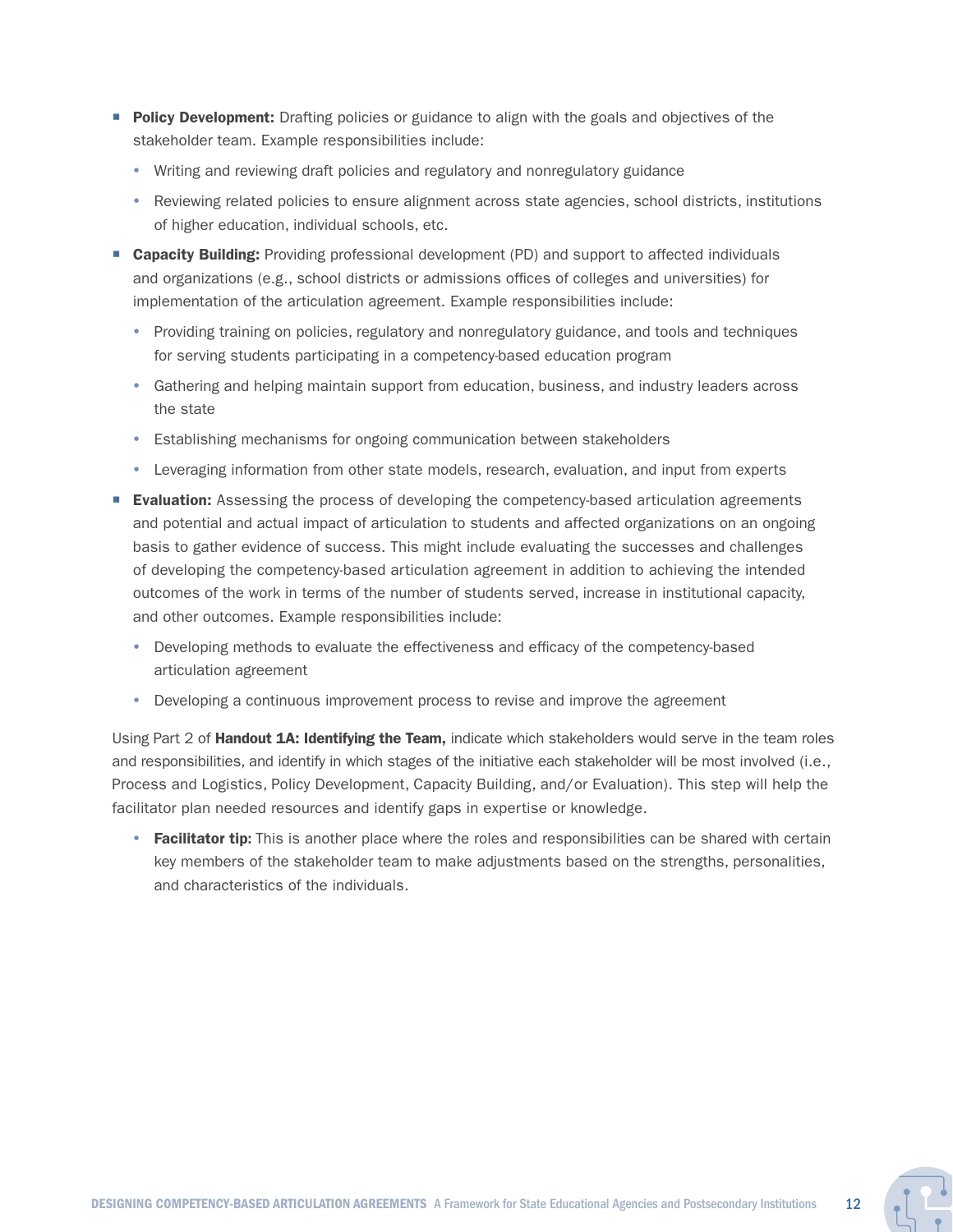#### $\mathbb{E}$ PLAN THE KICKOFF MEETING

After the facilitator has recruited sufficient representation, planning the in-person stakeholder team meeting commences. This meeting has several intended outcomes, including to build a common understanding of what CBE is and why articulation agreements are needed, contextualize these concepts within the state setting, establish a vision for the work, and complete the state's readiness to develop a competency-based articulation agreement.

Prior to the meeting, the facilitator will need to secure several logistical items to ensure a successful convening. Some of these items include the following:

- Agenda (see Handout 1C: Detailed Agenda for Stakeholder Convening) and accompanying background material
	- Confirmed presenters (e.g., a keynote speaker)
	- **Exercise 2** Customized College and Career Readiness and Success Center (CCRS Center) presentation slides
	- **Meeting space**
	- **Food and beverages**
	- Audio and visual equipment (e.g., a projector and screen)
	- **Presentation materials (easel pads, sticky notes, markers, etc.)**
	- Copies of all handouts and materials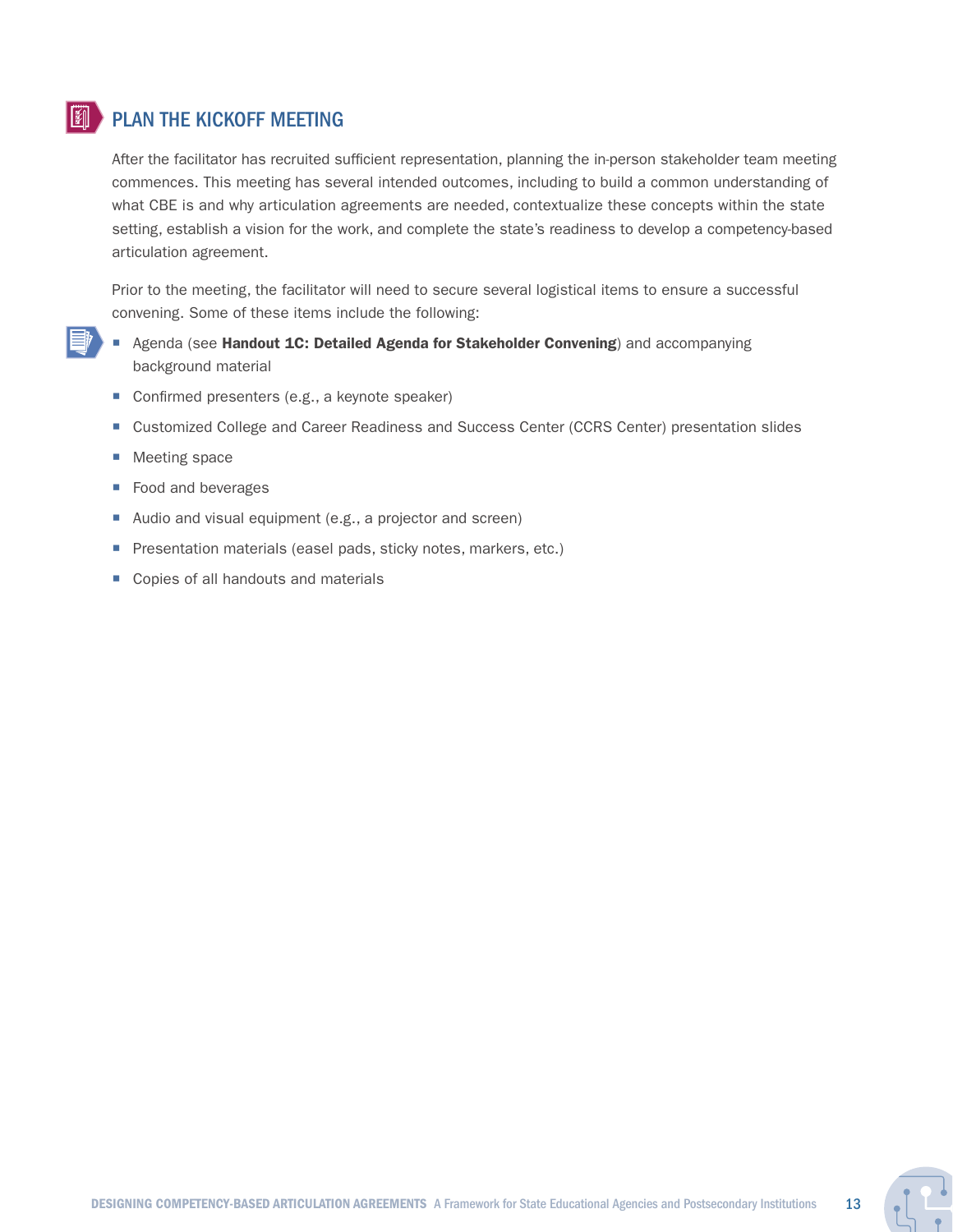### Facilitation Activities

After the facilitator has secured participation from the stakeholders, the next step is to plan and host the initial stakeholder team meeting. Participating stakeholders will commit to participate on the team, build their understanding of CBE and articulation agreements, set a vision for competency-based articulation agreements, and assess the readiness of the state to conduct the work.

### BUILD TEAM'S BACKGROUND KNOWLEDGE OF CBE AND ARTICULATION AGREEMENTS (SLIDES 8–15)

During the kickoff meeting, the facilitator:

- **Defines CBE and articulation agreements, describes the various approaches to CBE implementation at** the school and classroom levels, and highlights how states and districts approach CBE and articulation agreements throughout the country.
- Shares Handout 1B: Key Terms and Concepts and presents various definitions of CBE, articulation agreements, and related terms and concepts.
	- **Creates a list of differing approaches to CBE from the stakeholders by writing down responses on an** easel pad or chart paper.

### CONFIRM STAKEHOLDER COMMITMENT TO THE PROJECT AND THEIR ROLES (SLIDES 16–24)

Prior to the meeting, the facilitator:

- **Recruited various stakeholders from different organizations and contemplated assignment to the roles** and responsibilities each would play.
- **Shared information about the intended purpose of the work, impact the work may have, stakeholder** roles, and level of engagement required.

During the meeting, the facilitator:

- Reviews the roles and responsibilities of stakeholders.
	- Facilitator tip: Use Slides 20–23 and Part 2 of Handout 1A: Identifying the Team to review the roles and responsibilities of individual members. A discussion about the contributions that each member of the stakeholder team may be expected to fulfill will help individuals commit to their assigned roles.
- Gains acceptance of participants' roles.

*Note:* The degree of commitment required will vary depending on the state, with some states requiring verbal confirmation for formal participation on a team, written confirmation, or through an act of the state legislature. The facilitator should determine what the appropriate materials should be for this step of the work.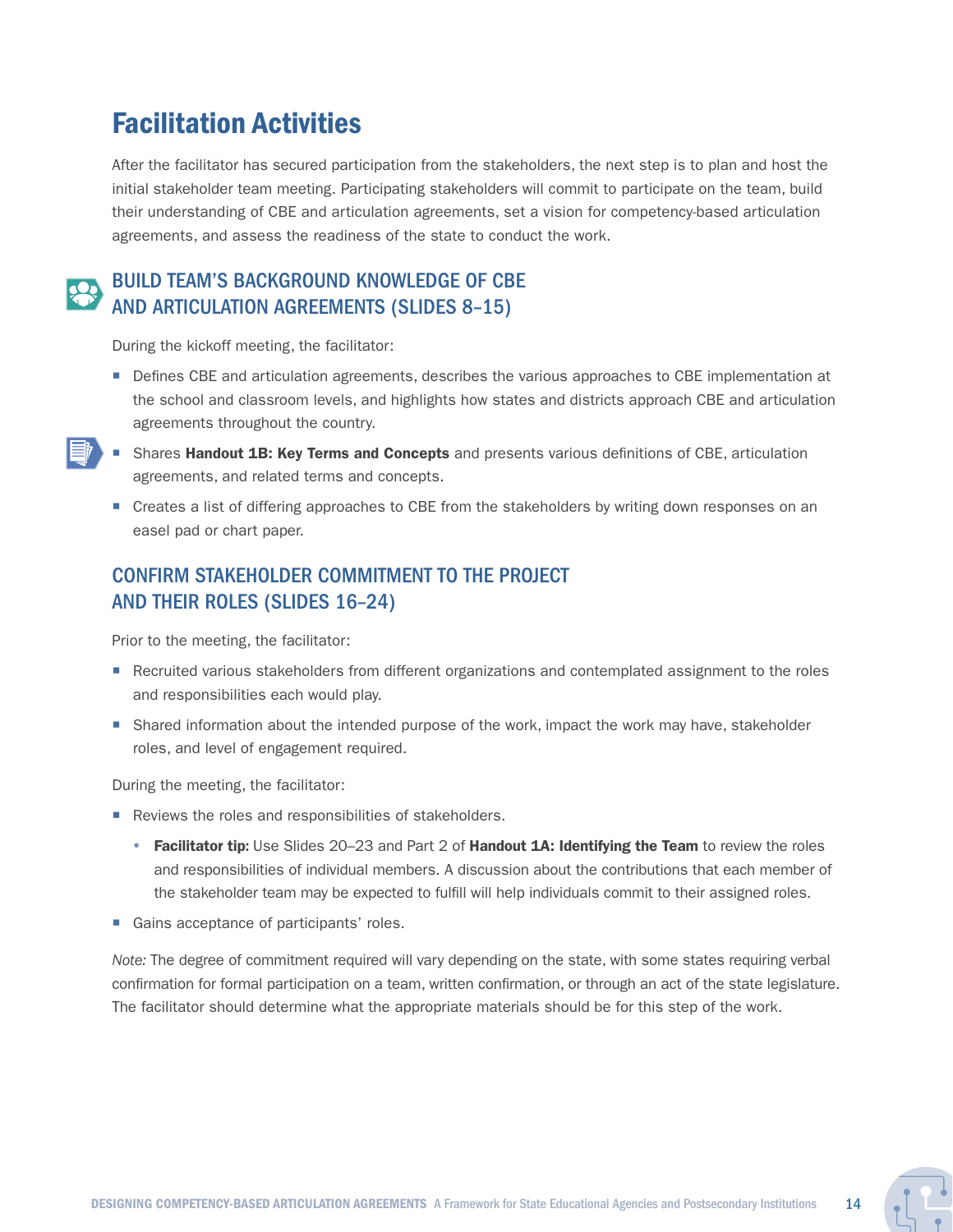### EXPLORE COMPETENCY-BASED ARTICULATION AGREEMENTS WITHIN THE STATE POLICY LANDSCAPE (SLIDES 25–32)

During the kickoff meeting, the facilitator:

- Shares Handout 1D: Contextualizing Competency-Based Articulation Agreements and facilitates Part 1.
	- Facilitator tip: If the group of stakeholders includes six or more people, consider dividing them into smaller teams of three to five members, with each team having a diverse representation of different stakeholder groups (see Table 3 for a list of stakeholder groups).
- **Creates a list of supportive policies by writing down responses on an easel pad or chart paper. Supportive** policies would identify and support the adoption of instructional models and collection of evidence of student learning necessary to implement a competency-based education model (either traditional, hybrid-flex, or fully competency-based) in a classroom, school, or district.
	- Facilitator tip: When brainstorming policies, it is possible that some policy suggestions are tangential to the topic at hand or may not fit the vision being crafted. Check with the team to make sure that any approaches being removed from consideration are acknowledged and an explanation is provided. One way to do this is to create a separate "parking lot" list of topics that are important but that the team agrees will not be considered *today.* The objective is to get the list of all available approaches down to a manageable amount, between five and 10, depending upon the size of the team.
- Identifies any barriers to expanding competency-based education and articulation agreements.
	- **Facilitator tip:** Barriers to expansion might occur across multiple domains, such as policies (e.g., limited number of days of PD available to educators in a given year), politics (e.g., lack of buy-in from key individuals and organizations, such as administrators or unions), funding streams (e.g., restrictions placed on use of funds from certain federal or state statutes), and more. While Activity 1 prompts individuals to list barriers, consider discussing the various domains from which barriers might stem.

Facilitates Part 2 of Handout 1D: Contextualizing Competency-Based Articulation Agreements.

- Facilitator tip: While stakeholders are in working groups, listen in on the discussions and connect concepts and ideas across the working groups.
- **Engages the full team in a discussion about the related policies, resources, and PD that may support** the expansion or development of CBE and articulation agreements.

*Note:* The purpose of this section of the agenda is to identify the policies, supports, and resources already in place in the state that can support the development of competency-based articulation agreements. The facilitator should capture stakeholder responses and listen for connections to existing priorities of individual representatives or organizations as well as those shared by more than one organization.

### ESTABLISH A SHARED VISION OF A COMPETENCY-BASED ARTICULATION AGREEMENT (SLIDES 33–35)

After the stakeholder team members have identified related policies, resources, and PD to support a competency-based articulation agreement, the facilitator:

Revisits the list of approaches to CBE and articulation agreements that was generated during the previous section of the agenda and leads a large-group discussion to identify any additional approaches that should be added.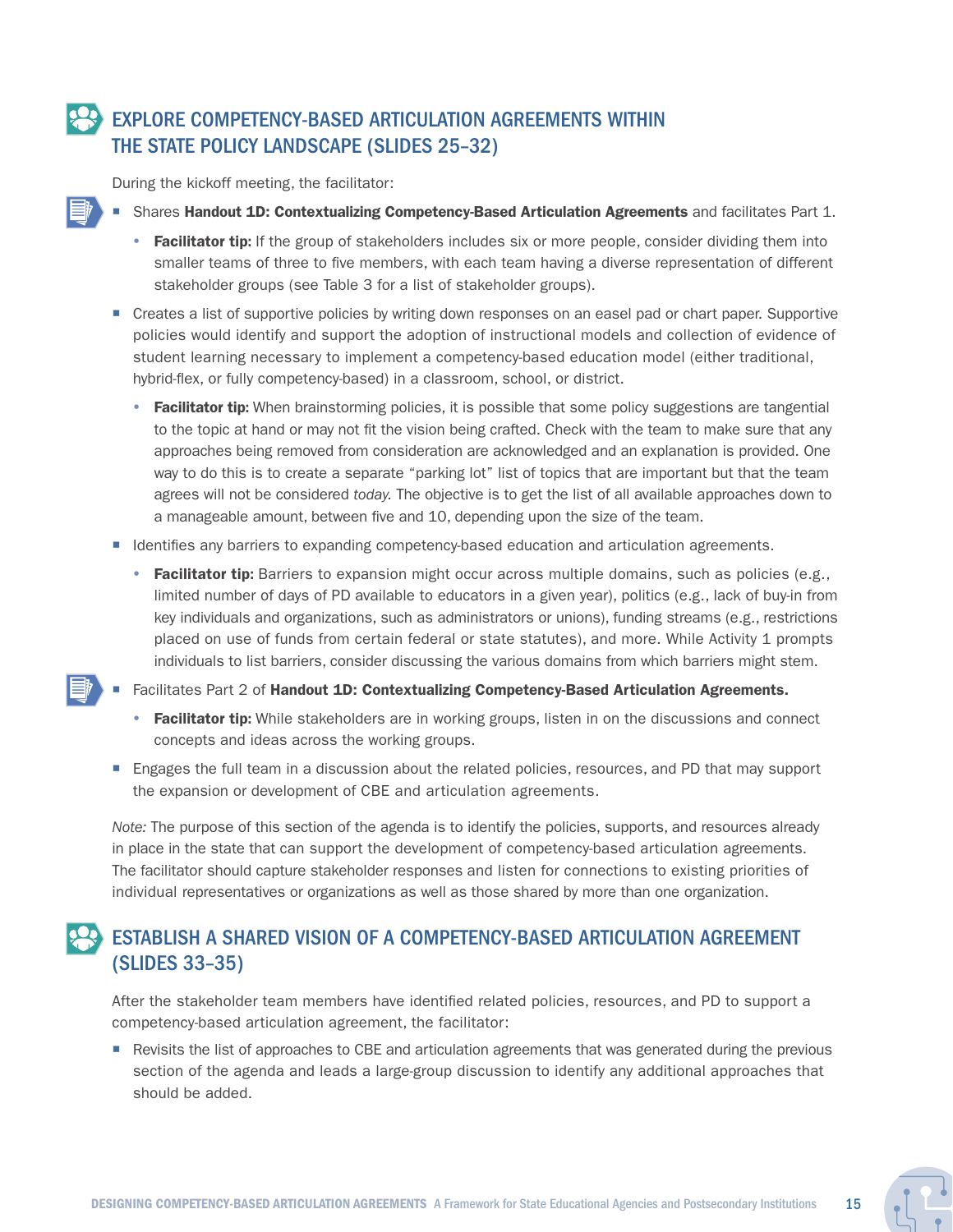- **Reviews the list with the stakeholder team to remove any duplicate approaches that are specific to** CBE and articulation agreements and have already been accomplished or enacted.
- Divides the stakeholders into small groups to discuss the prioritized approaches. Each small group receives Handout 1E: Setting a Vision for Competency-Based Articulation Agreements and is instructed to score each approach based on importance, feasibility, and overall priority. Using the results of Handout 1D: Contextualizing Competency-Based Articulation Agreements and the listing of policies that support CBE and articulation, the small groups will write down comments about connections to existing initiatives or priorities. The small groups will write down their top priorities and connecting policies and supports on an easel pad or chart paper.
	- Facilitator tip: Before releasing the small groups to the activity, have each group identify a note taker who will write down the group's scores for each approach and a summary of team members' comments. The group should also nominate a person to write down the top priorities and connections on chart paper.
	- **EXECT** Leads a large-group discussion after the small groups have recorded their responses. As groups share their responses, the facilitator can note how frequently approaches and connections are mentioned. The frequency of mentions might result in the small group adjusting the priority score. Table 5 provides an example list of priorities in which the score from each small group is tallied and summarized.
		- Facilitator tip: Throughout this conversation, refer to any approaches previously discussed and those approaches noted in the "parking lot" of ideas. At this point, it may be helpful to reconsider ideas previously mentioned to ensure that the stakeholder team is prioritizing the most relevant approaches to competency-based articulation agreements.

*Note:* Throughout this guide, several sample tables (see Tables 5 and 6) are presented to demonstrate how the final product might look during the meeting. Consider sharing examples of these tables on an easel pad or filling out a completed table in a sample handout and sharing it with the stakeholder team members when asked for clarification on an activity. The facilitator can draw on these examples to prompt discussion or items for consideration.

| <b>Approach</b>                                                     |               |          | <b>Importance</b> |            |                  |                         | <b>Feasibility</b> |              |                | <b>Overall Priority</b> |               |            |
|---------------------------------------------------------------------|---------------|----------|-------------------|------------|------------------|-------------------------|--------------------|--------------|----------------|-------------------------|---------------|------------|
| <b>Group</b>                                                        |               | $\sim$ 2 | $\sim$ 3          | <b>Avg</b> | $\blacksquare$ 1 | $2 \t3$                 |                    | <b>Avg</b>   | W              | $\overline{2}$          | $\mathbf{3}$  | <b>Avg</b> |
| Entrance requirements will be<br>based on course content.           | 3             |          | 3                 | 2.7        | $\mathbf{1}$     | $\mathbf{1}$            | $\mathcal{L}$      | 1.3          | 3              | 3                       | 3             | 3          |
| Every student will have access<br>to dual enrollment.               | $\mathcal{R}$ | 3        | 3                 | 3          | $\mathcal{P}$    | $-2$                    | 3                  | 2.3          | $\overline{2}$ | $\mathcal{L}$           | $\mathcal{S}$ | 2.3        |
| Every student will complete an<br>accelerated learning opportunity. | $\mathcal{P}$ | 2        |                   | 1.7        | $\mathcal{S}$    | $\overline{\mathbf{3}}$ | 3                  | $\mathbf{3}$ | $\mathcal{D}$  |                         |               | 1.7        |

#### Table 5. Sample Prioritized Competency-Based Articulation Agreement Approaches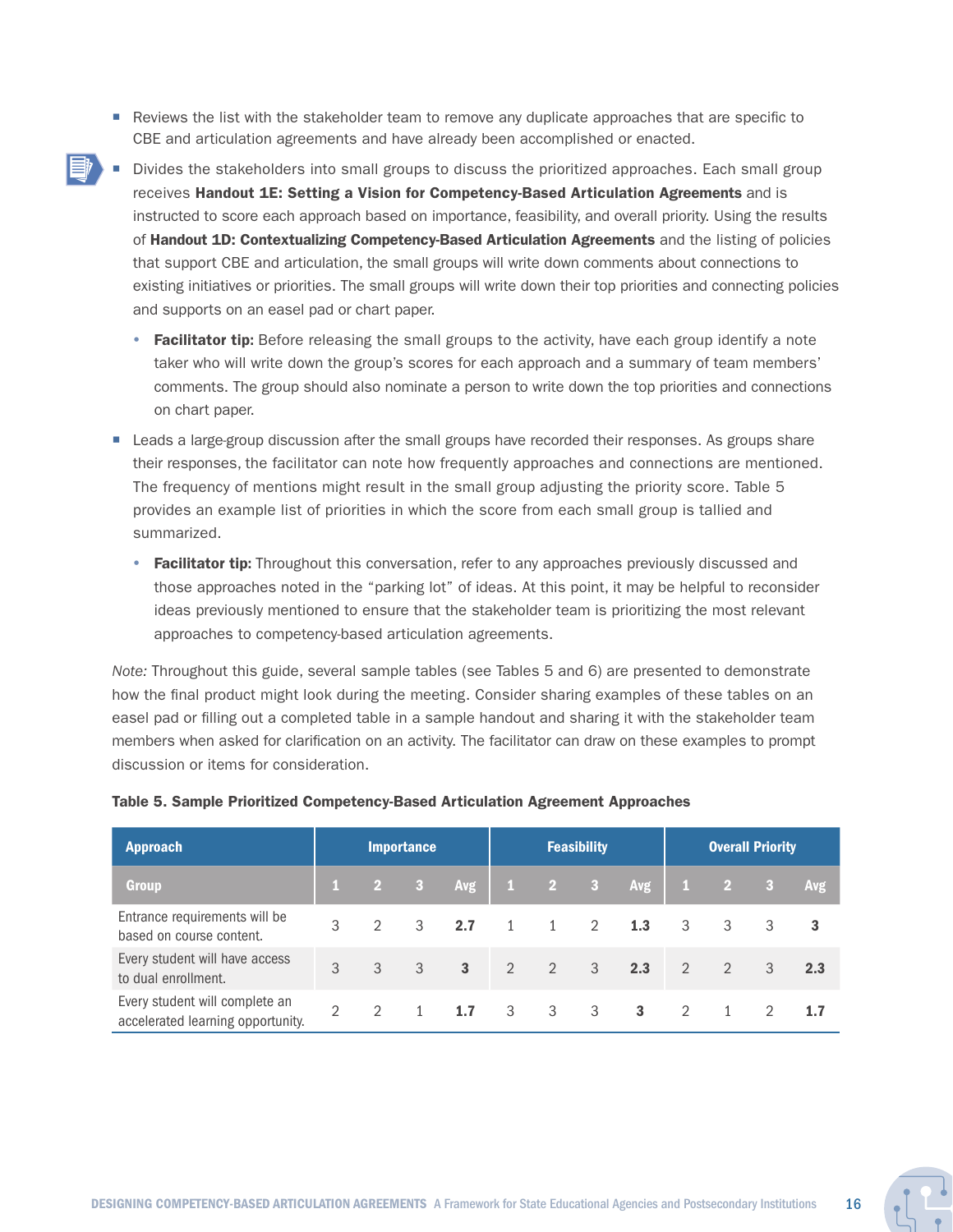### ASSESS THE READINESS OF THE STATE TO DESIGN AND DEVELOP COMPETENCY-BASED ARTICULATION AGREEMENTS (SLIDES 36–38)

The last step before assigning tasks and developing a plan of action is to determine the group's readiness for starting this work.

During the meeting, the facilitator:

- **Shares Handout 1F: Competency-Based Articulation Readiness Assessment.**
- Divides the stakeholder team into small groups to complete one or more phases of the activity.
	- Facilitator tip: Have a representative mix of individuals in each small group such that every group includes at least a champion, a connector, a decision maker, and a doer and as diverse a representation of stakeholder categories as possible. Larger stakeholder teams can be split into small groups that are assigned to review just one or two phases. Smaller stakeholder teams may complete the review of all four phases within each small group.
- **E** Leads a large-group discussion after the small groups have had time to complete the readiness assessment. Using Table 6 as an example, the facilitator identifies phases that are ready, in progress, and not ready and any notes from the small groups. As the groups share information, the facilitator will note the summary of readiness for each phase across the groups, areas of disagreement, and any important notes that the groups feel are important to share.
	- Facilitator tip: As the small groups share out their results, facilitate a conversation as a large group about any areas of disagreement. Consider asking the small groups to express their assumptions behind their ratings.

| <b>Phase</b> | <b>Ready</b>                                                              | <b>In Progress</b>                                                                   | <b>Not Ready</b>                                                            |
|--------------|---------------------------------------------------------------------------|--------------------------------------------------------------------------------------|-----------------------------------------------------------------------------|
| Planning     | Agreed on graduation<br>and college entrance<br>requirements              | • School districts conducting<br>outreach about CBE                                  | • Postsecondary programs<br>reviewed high school<br>transcripts             |
|              | • Approved process for<br>developing articulation<br>agreements           |                                                                                      | ■ Technological capacity to<br>share students' mastery<br>not in place      |
| Policies     | State adopted seat-time<br>٠<br>waivers for individual                    | Developing uniform<br>approach to dual                                               | • Review existing policies<br>that will be affected by CBE                  |
|              | districts                                                                 | enrollment                                                                           | ■ Research other state                                                      |
|              |                                                                           | ■ K-12 and higher education<br>are coming up with shared<br>definition of competency | policies for CBE,<br>articulation yet to be<br>conducted                    |
| Practices    | " Teachers, districts have<br>access to PD on designing                   | • Teachers receiving PD<br>on CBE                                                    | • Different programs do not<br>yet use same approach                        |
|              | assessments                                                               | • Postsecondary programs                                                             | to CBE                                                                      |
|              | <b>Graduation requirements</b><br>ш<br>aligned with learning<br>standards | reviewing district graduation<br>requirements with CBE                               | Districts have not identified<br>graduation requirements<br>by content area |
| Partnerships | ■ K-12 and postsecondary<br>have committed to CBE                         | • Teacher preparation<br>programs integrating CBE<br>into curriculum, instruction    | State, districts have to<br>develop outreach on CBE<br>to stakeholders      |

#### Table 6. Sample Summary of Readiness Assessment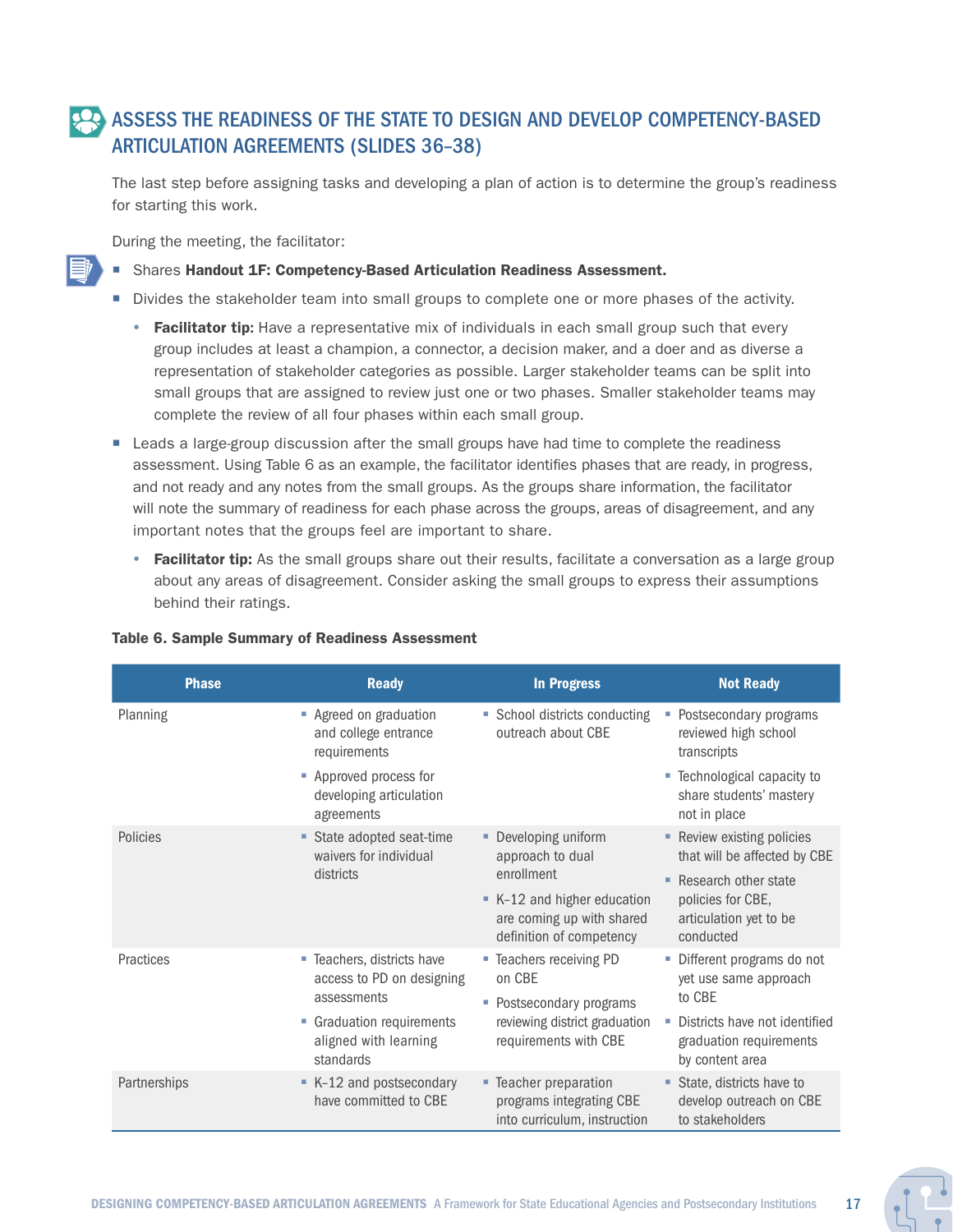#### RECAP AND NEXT STEPS (SLIDES 39–43)

With so many different interpretations and permutations of CBE in use by individual states, districts, and schools, understanding local practices is not only helpful but also imperative to designing competencybased articulation agreements that meet the particular needs of the state. For example, the stakeholder team can administer a survey as part of a study of CBE practices in place within the state or within specific schools or districts.

During the meeting, the facilitator:

- Discusses which members of the stakeholder team will be responsible for items assigned as next steps during the meeting, such as analyzing the results of the readiness checklist.
- Sets a date or discusses a timeline for completing the next steps.

After the meeting, the facilitator:

- Organizes notes, collects the readiness assessment and other activities, and distributes them to the team members.
- **EXTENDER** Lists next steps, the person(s) responsible for completing each, and the timeline for when the steps are due in a message to all team members.
- **Schedules the next meeting of the stakeholder team and sends out invitations.**

### Summary and Outcomes

By the end of this section, the facilitator has convened a stakeholder team with the influence, expertise, and capacity to work collaboratively to design and develop competency-based articulation agreements. The facilitator has shared information about competency-based education and articulation agreements. Stakeholders have committed to support the work and come to a shared vision of competency-based articulation agreements and determined the priorities and feasibility of conducting this work. Finally, the team has conducted a readiness assessment before beginning the work of developing the competencybased articulation agreement.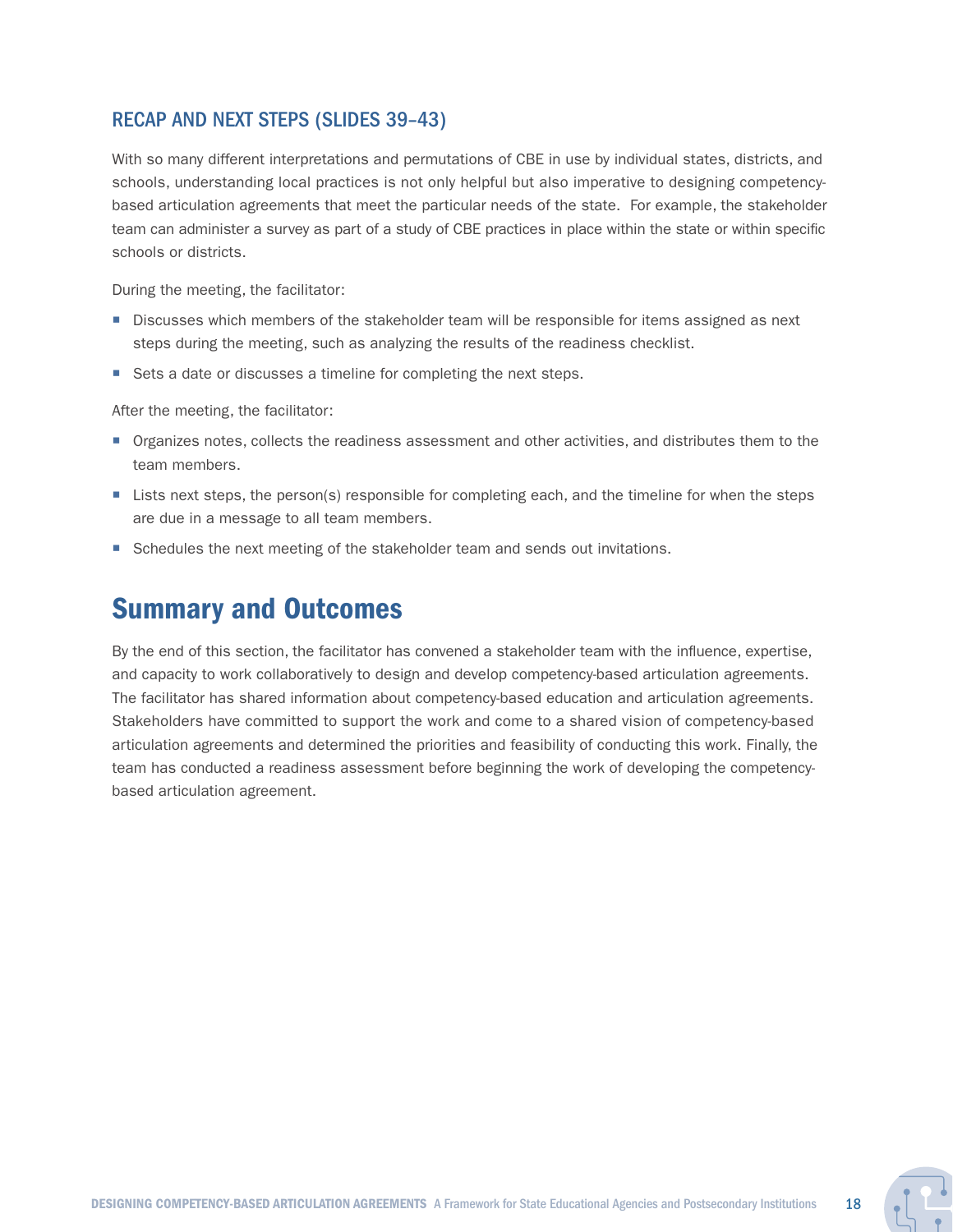#### **REFERENCES**

- Blumenthal, D., & Rasmussen, J. (2015). *State approaches to competency-based education to support college and career readiness for all students.* Washington, DC: College and Career Readiness and Success Center at American Institutes for Research. Retrieved from [http://www.ccrscenter.org/](http://www.ccrscenter.org/sites/default/files/AsktheTeam_CBEbrief.pdf) [sites/default/files/AsktheTeam\\_CBEbrief.pdf](http://www.ccrscenter.org/sites/default/files/AsktheTeam_CBEbrief.pdf)
- College and Career Readiness and Success Center at American Institutes for Research. (2013). *Understanding accelerated learning across secondary and postsecondary education.* Washington, DC: Author. Retrieved from [http://www.ccrscenter.org/sites/default/files/Accelerated%20Learning%20](http://www.ccrscenter.org/sites/default/files/Accelerated%20Learning%20Brief_FINAL.pdf) [Brief\\_FINAL.pdf](http://www.ccrscenter.org/sites/default/files/Accelerated%20Learning%20Brief_FINAL.pdf)
- Le, C., Wolfe, R., & Steinberg, A. (2014). *The past and the promise: Today's competency education movement* (Students at the Center: Competency Education Research Series). Boston, MA: Jobs for the Future. Retrieved from [http://www.jff.org/sites/default/files/publications/materials/The-](http://www.jff.org/sites/default/files/publications/materials/The-Past-The-Promise-091514.pdf)[Past-The-Promise-091514.pdf](http://www.jff.org/sites/default/files/publications/materials/The-Past-The-Promise-091514.pdf)
- Miller, J. V., & Imel, S. (1987). *Some current issues in adult, career, and vocational education.* Columbus, OH: ERIC Clearinghouse on Adult, Career, and Vocational Education.
- Patrick, S., Kennedy, K., & Powell, A. (2013). *Mean what you say: Defining and integrating personalized, blended and competency education.* New York, NY: International Association for K–12 Online Learning. Retrieved from <http://www.inacol.org/wp-content/uploads/2015/02/mean-what-you-say.pdf>
- Silva, E., White, T., & Toch, T. (2015). *The Carnegie Unit: A century-old standard in a changing education landscape.* Stanford, CA: Carnegie Foundation for the Advancement of Teaching. Retrieved from <https://www.luminafoundation.org/files/resources/carnegie-unit-report.pdf>
- Sturgis, C., Patrick, S., & Pittenger, L. (2011). *It's not a matter of time: Highlights from the 2011 Competency-Based Learning Summit.* Vienna, VA: iNACOL and the Council of Chief State School Officers. Retrieved from [http://www.competencyworks.org/wp-content/uploads/2012/04/iNACOL\\_](http://www.competencyworks.org/wp-content/uploads/2012/04/iNACOL_Its_Not_A_Matter_of_Time_full_report.pdf) [Its\\_Not\\_A\\_Matter\\_of\\_Time\\_full\\_report.pdf](http://www.competencyworks.org/wp-content/uploads/2012/04/iNACOL_Its_Not_A_Matter_of_Time_full_report.pdf)